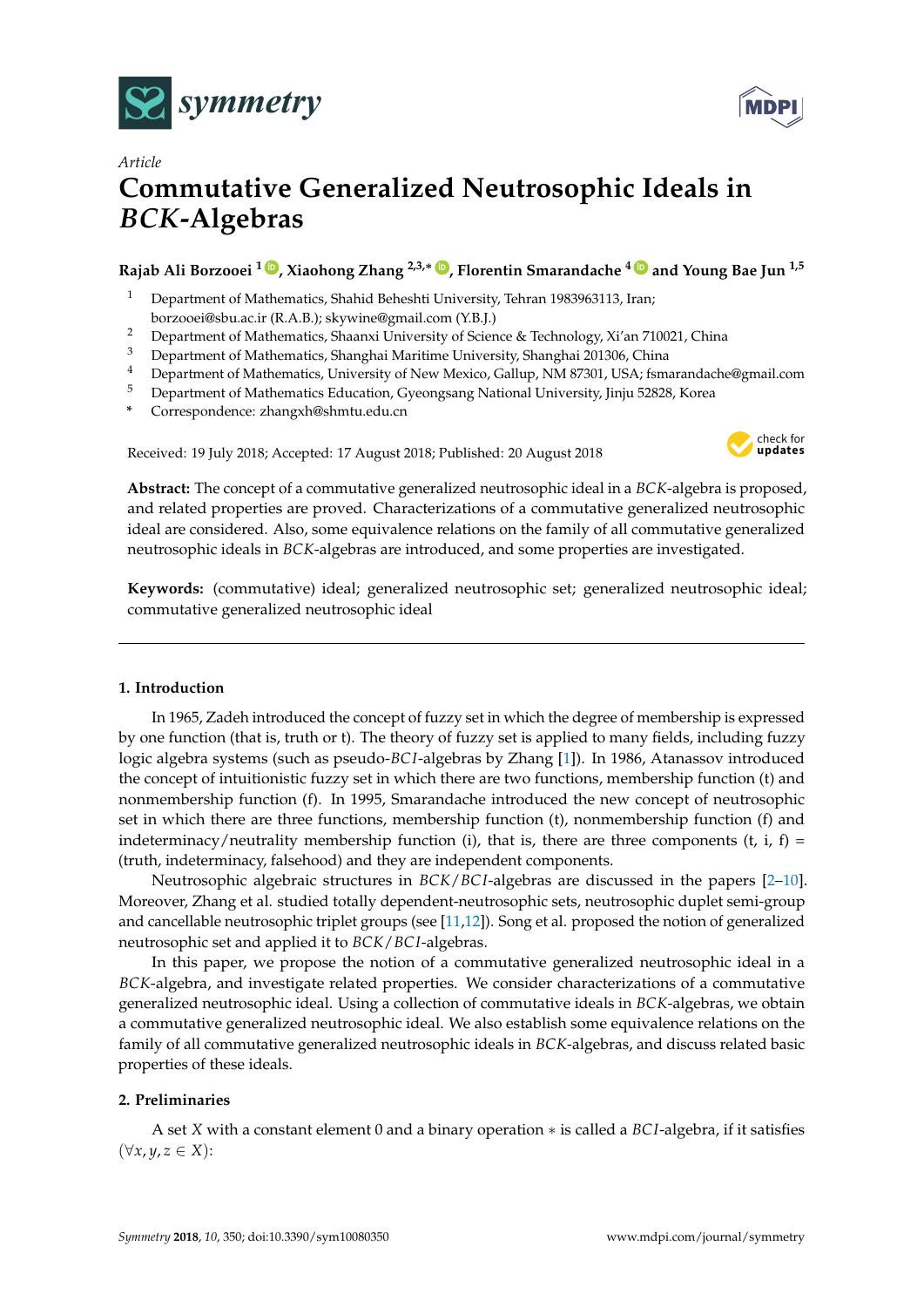*Symmetry* **2018**, *10*, 350 2 of 15

- (I)  $((x * y) * (x * z)) * (z * y) = 0,$ (II)  $(x * (x * y)) * y = 0$ , (III)  $x * x = 0$ ,
- (IV)  $x * y = 0$ ,  $y * x = 0 \Rightarrow x = y$ .

A *BCI*-algebra *X* is called a *BCK*-algebra, if it satisfies ( $\forall x \in X$ ):

$$
(V) 0 * x = 0,
$$

For any *BCK*/*BCI*-algebra *X*, the following conditions hold ( $\forall x, y, z \in X$ ):

$$
x \ast 0 = x,\tag{1}
$$

$$
x \le y \Rightarrow x * z \le y * z, z * y \le z * x,
$$
  
(x \* y) \* z = (x \* z) \* y (2) (3)

$$
(x * y) * z = (x * z) * y,
$$
  
\n
$$
(x * z) * (u * z) < x * u
$$
  
\n(4)

$$
(x * z) * (y * z) \leq x * y \tag{4}
$$

where the relation  $\leq$  is defined by:  $x \leq y \iff x \ast y = 0$ . If the following assertion is valid for a *BCK*-algebra *X*,  $\forall x, y \in X$ ,

<span id="page-1-1"></span><span id="page-1-0"></span>
$$
x * (x * y) = y * (y * x). \tag{5}
$$

then *X* is called a commutative *BCK*-algebra.

Assume *I* is a subset of a *BCK*/*BC I*-algebra *X*. If the following conditions are valid, then we call *I* is an ideal of *X*:

$$
0\in I,\tag{6}
$$

$$
(\forall x \in X) (\forall y \in I) (x * y \in I \Rightarrow x \in I).
$$
\n(7)

A subset *I* of a *BCK*-algebra *X* is called a commutative ideal of *X* if it satisfies [\(6\)](#page-1-0) and

$$
(\forall x, y, z \in X) ((x * y) * z \in I, z \in I \Rightarrow x * (y * (y * x)) \in I).
$$
\n
$$
(8)
$$

Recall that any commutative ideal is an ideal, but the inverse is not true in general (see [\[7\]](#page-13-5)).

<span id="page-1-3"></span>**Lemma 1** ([\[7\]](#page-13-5))**.** *Let I be an ideal of a BCK-algebra X. Then I is commutative ideal of X if and only if it satisfies the following condition for all x*, *y in X:*

<span id="page-1-2"></span>
$$
x * y \in I \implies x * (y * (y * x)) \in I. \tag{9}
$$

For further information regarding *BCK*/*BC I*-algebras, please see the books [\[7](#page-13-5)[,13\]](#page-13-6).

Let *X* be a nonempty set. A fuzzy set in *X* is a function  $\mu$  :  $X \rightarrow [0, 1]$ , and the complement of *µ*, denoted by *µ*<sup>*c*</sup>, is defined by *µ*<sup>*c*</sup>(*x*) = 1 − *µ*(*x*), ∀*x* ∈ *X*. A fuzzy set *µ* in a *BCK*/*BCI*-algebra *X* is called a fuzzy ideal of *X* if

$$
(\forall x \in X)(\mu(0) \ge \mu(x)), \tag{10}
$$

$$
(\forall x, y \in X)(\mu(x) \ge \min\{\mu(x \ast y), \mu(y))\}.
$$
\n(11)

Assume that *X* is a non-empty set. A neutrosophic set (NS) in *X* (see [\[14\]](#page-13-7)) is a structure of the form:

$$
A := \{ \langle x; A_T(x), A_I(x), A_F(x) \rangle \mid x \in X \}
$$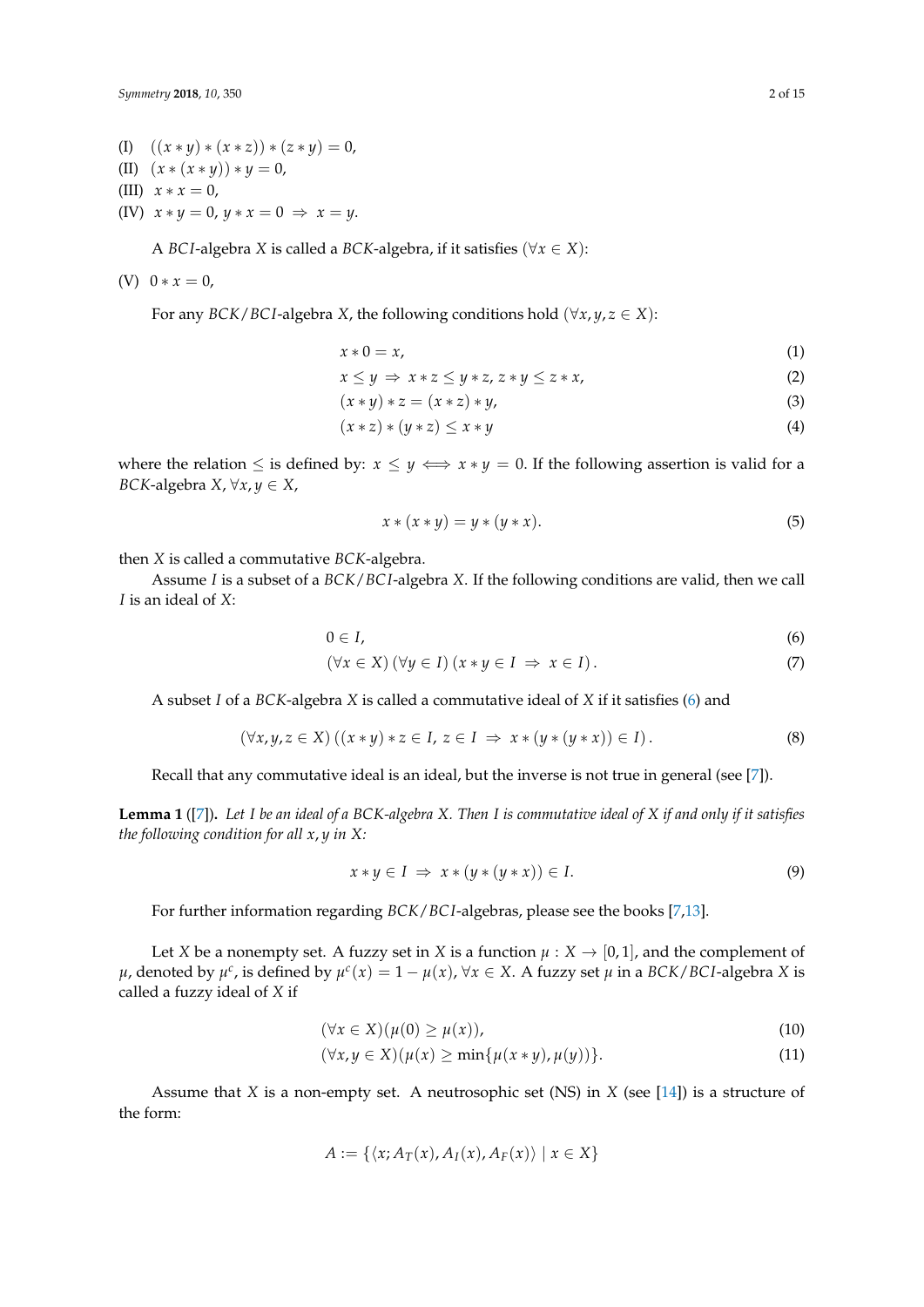where  $A_T: X\to [0,1]$  ,  $A_I: X\to [0,1]$  , and  $A_F: X\to [0,1]$  . We shall use the symbol  $A=(A_T,A_I,A_F)$ for the neutrosophic set

$$
A := \{ \langle x; A_T(x), A_I(x), A_F(x) \rangle \mid x \in X \}.
$$

A generalized neutrosophic set (GNS) in a non-empty set *X* is a structure of the form (see [\[15\]](#page-13-8)):

$$
A := \{ \langle x, A_T(x), A_{IT}(x), A_{IF}(x), A_F(x) \rangle \mid x \in X, A_{IT}(x) + A_{IF}(x) \leq 1 \}
$$

where  $A_T: X \to [0,1], A_F: X \to [0,1]$ ,  $A_{IT}: X \to [0,1]$ , and  $A_{IF}: X \to [0,1]$ .

We shall use the symbol  $A = (A_T, A_{IT}, A_{IF}, A_F)$  for the generalized neutrosophic set

$$
A := \{ \langle x; A_T(x), A_{IT}(x), A_{IF}(x), A_F(x) \rangle \mid x \in X, A_{IT}(x) + A_{IF}(x) \leq 1 \}.
$$

Note that, for every GNS  $A = (A_T, A_{IT}, A_{IF}, A_F)$  in *X*, we have (for all *x* in *X*)

$$
(\forall x \in X) (0 \leq A_T(x) + A_{IT}(x) + A_{IF}(x) + A_F(x) \leq 3).
$$

If  $A = (A_T, A_{IT}, A_{IF}, A_F)$  is a GNS in X, then  $\Box A = (A_T, A_{IT}, A_{IT}^c, A_T^c)$  and  $\Diamond A = (A_F^c, A_{IF}^c, A_{IF}^c, A_{IF}^c, A_{IF}^c, A_{IF}^c, A_{IF}^c, A_{IF}^c, A_{IF}^c, A_{IF}^c, A_{IF}^c, A_{IF}^c, A_{IF}^c, A_{IF}^c, A_{IF}^c, A_{IF}^c, A_{IF}^c, A_{IF}^c, A_{IF}^c, A_{IF}^c, A_{IF$  $A_{IF}$ ,  $A_F$ ) are also GNSs in *X*.

Given a GNS  $A = (A_T, A_{IT}, A_{IF}, A_F)$  in a BCK/BCI-algebra X and  $\alpha_T$ ,  $\alpha_{IT}$ ,  $\beta_F$ ,  $\beta_{IF} \in [0,1]$ , we define four sets as follows:

<span id="page-2-0"></span>
$$
U_A(T, \alpha_T) := \{ x \in X \mid A_T(x) \ge \alpha_T \},
$$
  
\n
$$
U_A(IT, \alpha_{IT}) := \{ x \in X \mid A_{IT}(x) \ge \alpha_{IT} \},
$$
  
\n
$$
L_A(F, \beta_F) := \{ x \in X \mid A_F(x) \le \beta_F \},
$$
  
\n
$$
L_A(IF, \beta_{IF}) := \{ x \in X \mid A_{IF}(x) \le \beta_{IF} \}.
$$

A GNS  $A = (A_T, A_{IT}, A_{IF}, A_F)$  in a *BCK*/*BCI*-algebra *X* is called a generalized neutrosophic ideal of  $X$  (see [\[15\]](#page-13-8)) if

$$
(\forall x \in X) \left( \begin{array}{c} A_T(0) \ge A_T(x), A_{IT}(0) \ge A_{IT}(x) \\ A_{IF}(0) \le A_{IF}(x), A_F(0) \le A_F(x) \end{array} \right),
$$
\n
$$
(\forall x, y \in X) \left( \begin{array}{c} A_T(x) \ge \min\{A_T(x*y), A_T(y)\} \\ A_{IT}(x) \ge \min\{A_{IT}(x*y), A_{IT}(y)\} \\ A_{IF}(x) \le \max\{A_{IF}(x*y), A_{IF}(y)\} \\ A_F(x) \le \max\{A_F(x*y), A_F(y)\} \end{array} \right).
$$
\n(13)

#### **3. Commutative Generalized Neutrosophic Ideals**

Unless specified, *X* will always represent a *BCK*-algebra in the following discussion.

**Definition 1.** *A GNS*  $A = (A_T, A_{IT}, A_{IF}, A_F)$  *in X is called a commutative generalized neutrosophic ideal of X if it satisfies the condition* [\(12\)](#page-2-0) *and*

<span id="page-2-1"></span>
$$
(\forall x, y, z \in X) \left( \begin{array}{c} A_T(x * (y * (y * x))) \ge \min\{A_T((x * y) * z), A_T(z)\} \\ A_{IT}(x * (y * (y * x))) \ge \min\{A_{IT}((x * y) * z), A_{IT}(z)\} \\ A_{IF}(x * (y * (y * x))) \le \max\{A_{IF}((x * y) * z), A_{IF}(z)\} \\ A_F(x * (y * (y * x))) \le \max\{A_F((x * y) * z), A_F(z)\} \end{array} \right). \tag{14}
$$

**Example [1.](#page-3-0)** *Denote*  $X = \{0, a, b, c\}$ *. The binary operation*  $*$  *on*  $X$  *is defined in Table* 1*.*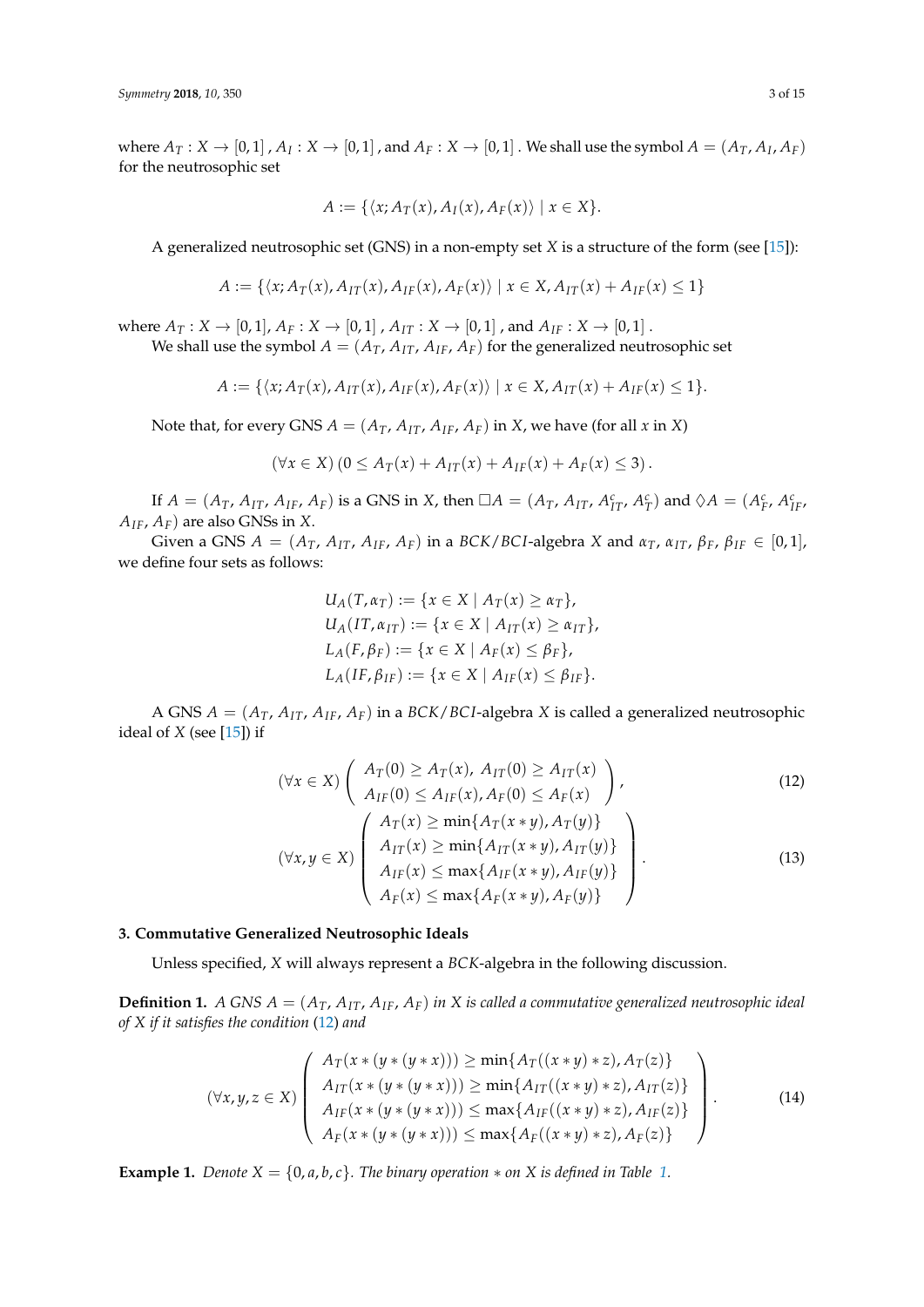**Table 1.** The operation "∗".

| * | 0 | a | b | с |
|---|---|---|---|---|
| 0 | 0 | 0 | 0 | 0 |
| a | a | 0 | 0 | a |
| b | b | a | 0 | b |
| С | С | C | C | 0 |

<span id="page-3-1"></span><span id="page-3-0"></span>We can verify that  $(X,*,0)$  is a BCK-algebra (see [\[7\]](#page-13-5)). Define a GNS  $A = (A_T, A_{IT}, A_{IF}, A_F)$  in X by *Table [2.](#page-3-1)*

**Table 2.** GNS  $A = (A_T, A_{IT}, A_{IF}, A_F)$ .

|                  |     | $X A_T(x) A_{IT}(x) A_{IF}(x) A_F(x)$ |     |     |
|------------------|-----|---------------------------------------|-----|-----|
| $\left( \right)$ | 0.7 | 0.6                                   | 0.1 | 0.3 |
| a                | 0.5 | 0.5                                   | 0.2 | 0.4 |
| h                | 0.3 | $0.2^{\circ}$                         | 0.4 | 0.6 |
| C                | 0.3 | 0.2                                   | 0.4 | 0.6 |

*Then*  $A = (A_T, A_{IT}, A_{IF}, A_F)$  *is a commutative generalized neutrosophic ideal of* X.

<span id="page-3-2"></span>**Theorem 1.** *Every commutative generalized neutrosophic ideal is a generalized neutrosophic ideal.*

**Proof.** Assume that  $A = (A_T, A_{IT}, A_{IF}, A_F)$  is a commutative generalized neutrosophic ideal of *X*.  $∀x, z ∈ X$ , we have

$$
A_T(x) = A_T(x * (0 * (0 * x))) \ge \min\{A_T((x * 0) * z), A_T(z)\} = \min\{A_T(x * z), A_T(z)\},
$$

$$
A_{IT}(x) = A_{IT}(x * (0 * (0 * x))) \ge \min\{A_{IT}((x * 0) * z), A_{IT}(z)\} = \min\{A_{IT}(x * z), A_{IT}(z)\},
$$

$$
A_{IF}(x) = A_{IF}(x * (0 * (0 * x))) \le \max\{A_{IF}((x * 0) * z), A_{IF}(z)\} = \max\{A_{IF}(x * z), A_{IF}(z)\},
$$

and

$$
A_F(x) = A_F(x * (0 * (0 * x))) \le \max\{A_F((x * 0) * z), A_F(z)\} = \max\{A_F(x * z), A_F(z)\}.
$$

Therefore  $A = (A_T, A_{IT}, A_{IF}, A_F)$  is a generalized neutrosophic ideal.  $\square$ 

The following example shows that the inverse of Theorem [1](#page-3-2) is not true.

<span id="page-3-3"></span>**Example 2.** *Let*  $X = \{0, 1, 2, 3, 4\}$  *be a set with the binary operation*  $*$  *which is defined in Table* [3.](#page-3-3)

|  |  | Table 3. The operation "*". |  |
|--|--|-----------------------------|--|
|--|--|-----------------------------|--|

| $\ast$ | 0 | 1 | $\overline{2}$ | 3 | 4 |
|--------|---|---|----------------|---|---|
| 0      | 0 | 0 | 0              | 0 | 0 |
| 1      | 1 | 0 | 1              | 0 | 0 |
| 2      | 2 | 2 | 0              | 0 | 0 |
| 3      | 3 | 3 | 3              | 0 | 0 |
| 4      | 4 | 4 | 4              | З | 0 |

*We can verify that*  $(X, *0)$  *is a BCK-algebra (see [\[7\]](#page-13-5)). We define a GNS*  $A = (A_T, A_{IT}, A_{IF}, A_F)$  *in*  $X$ *by Table [4.](#page-4-0)*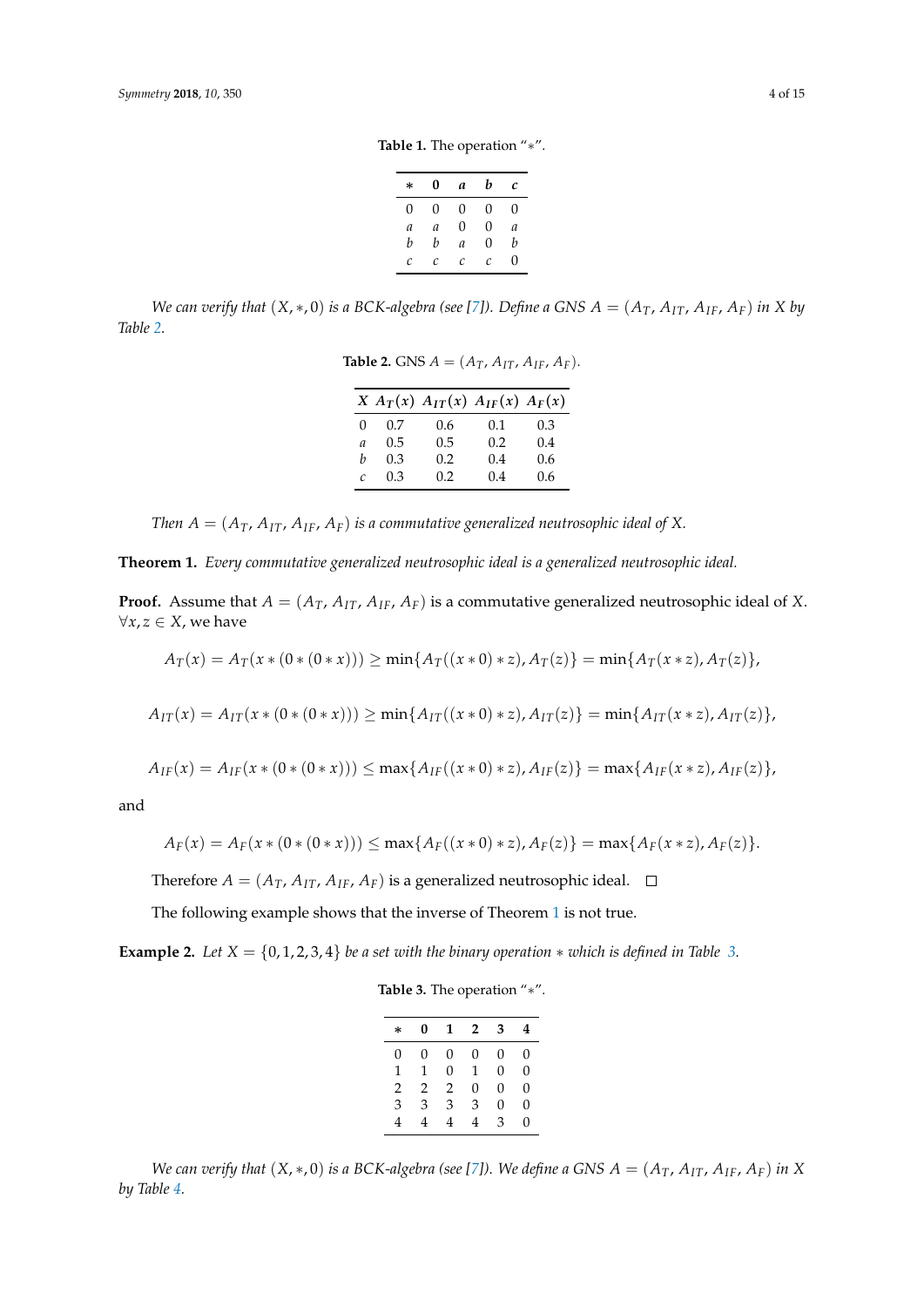| X | $A_T(x)$ | $A_{IT}(x)$ | $A_{IF}(x)$ | $A_F(x)$ |
|---|----------|-------------|-------------|----------|
| 0 | 0.7      | 0.6         | 0.1         | 0.3      |
| 1 | 0.5      | 0.4         | 0.2         | 0.6      |
| 2 | 0.3      | 0.5         | 0.4         | 0.4      |
| 3 | 0.3      | 0.4         | 0.4         | 0.6      |
| 4 | 0.3      | 0.4         | 0.4         | 0.6      |

**Table 4.** GNS  $A = (A_T, A_{IT}, A_{IF}, A_F)$ .

<span id="page-4-0"></span>*It is routine to verify that*  $A = (A_T, A_{IT}, A_{IF}, A_F)$  *is a generalized neutrosophic ideal of X, but A is not a commutative generalized neutrosophic ideal of X since*

$$
A_T(2*(3*(3*2))) = A_T(2) = 0.3 \ngeq \min\{A_T((2*3)*0), A_T(0)\}
$$

*and/or*

$$
A_{IF}(2*(3*(3*2))) = A_{IF}(2) = 0.4 \nleq \max\{A_{IF}((2*3)*0), A_{IF}(0)\}.
$$

<span id="page-4-3"></span>**Theorem 2.** *Suppose that*  $A = (A_T, A_{IT}, A_{IF}, A_F)$  *is a generalized neutrosophic ideal of X. Then*  $A = (A_T, A_{IT}, A_{IF}, A_F)$  *is a generalized neutrosophic ideal of X. Then*  $A = (A_T, A_{IT}, A_{IF}, A_F)$ *AIT*, *AIF*, *AF*) *is commutative if and only if it satisfies the following condition.*

<span id="page-4-1"></span>
$$
(\forall x, y \in X) \left( \begin{array}{c} A_T(x * y) \leq A_T(x * (y * (y * x))) \\ A_{IT}(x * y) \leq A_{IT}(x * (y * (y * x))) \\ A_{IF}(x * y) \geq A_{IF}(x * (y * (y * x))) \\ A_F(x * y) \geq A_F(x * (y * (y * x))) \end{array} \right).
$$
(15)

**Proof.** Assume that  $A = (A_T, A_{IT}, A_{IF}, A_F)$  is a commutative generalized neutrosophic ideal of *X*. Taking  $z = 0$  in [\(14\)](#page-2-1) and using [\(12\)](#page-2-0) and [\(1\)](#page-1-1) induces [\(15\)](#page-4-1).

Conversely, let  $A = (A_T, A_{IT}, A_{IF}, A_F)$  be a generalized neutrosophic ideal of *X* satisfying the condition [\(15\)](#page-4-1). Then

$$
A_T(x * (y * (y * x))) \ge A_T(x * y) \ge \min\{A_T((x * y) * z), A_T(z)\},\
$$

$$
A_{IT}(x * (y * (y * x))) \ge A_{IT}(x * y) \ge \min\{A_{IT}((x * y) * z), A_{IT}(z)\},\
$$

$$
A_{IF}(x * (y * (y * x))) \leq A_{IF}(x * y) \leq \max\{A_{IF}((x * y) * z), A_{IF}(z)\}\
$$

and

$$
A_F(x * (y * (y * x))) \le A_F(x * y) \le \max\{A_F((x * y) * z), A_F(z)\}\
$$

for all  $x, y, z \in X$ . Therefore  $A = (A_T, A_{IT}, A_{IF}, A_F)$  is a commutative generalized neutrosophic ideal of *X*.  $\square$ 

<span id="page-4-2"></span>**Lemma 2** ([\[15\]](#page-13-8)). *Any generalized neutrosophic ideal*  $A = (A_T, A_{IT}, A_{IF}, A_F)$  *of X satisfies:* 

$$
(\forall x, y, z \in X) \left( x \ast y \leq z \Rightarrow \begin{cases} A_T(x) \geq \min\{A_T(y), A_T(z)\} \\ A_{IT}(x) \geq \min\{A_{IT}(y), A_{IT}(z)\} \\ A_{IF}(x) \leq \max\{A_{IF}(y), A_{IF}(z)\} \\ A_F(x) \leq \max\{A_F(y), A_F(z)\} \end{cases} \right). \tag{16}
$$

We provide a condition for a generalized neutrosophic ideal to be commutative.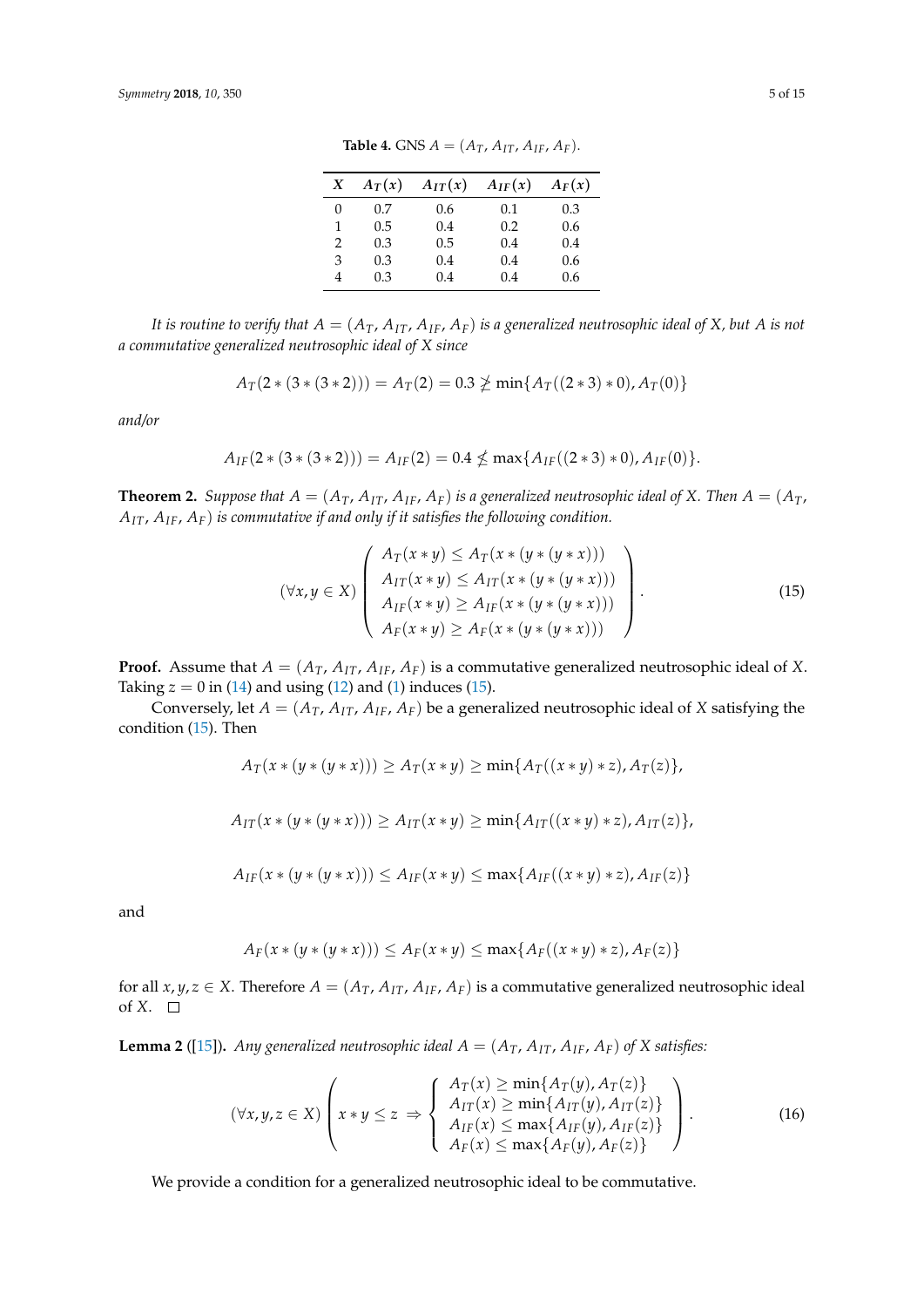**Theorem 3.** *For any commutative BCK-algebra, every generalized neutrosophic ideal is commutative.*

**Proof.** Assume that  $A = (A_T, A_{IT}, A_F, A_F)$  is a generalized neutrosophic ideal of a commutative *BCK*-algebra *X*. Note that

$$
((x * (y * (y * x))) * ((x * y) * z)) * z = ((x * (y * (y * x))) * z) * ((x * y) * z)
$$
  
\n
$$
\leq (x * (y * (y * x))) * (x * y)
$$
  
\n
$$
= (x * (x * y)) * (y * (y * x)) = 0,
$$

thus,  $(x * (y * (y * x))) * ((x * y) * z) \le z$ ,  $\forall x, y, z \in X$ . By Lemma [2](#page-4-2) we get

$$
A_T(x * (y * (y * x))) \ge \min\{A_T((x * y) * z), A_T(z)\},
$$
  
\n
$$
A_{IT}(x * (y * (y * x))) \ge \min\{A_{IT}((x * y) * z), A_{IT}(z)\},
$$
  
\n
$$
A_{IF}(x * (y * (y * x))) \le \max\{A_{IF}((x * y) * z), A_{IF}(z)\},
$$
  
\n
$$
A_F(x * (y * (y * x))) \le \max\{A_F((x * y) * z), A_F(z)\}.
$$

Therefore  $A = (A_T, A_{IT}, A_{IF}, A_F)$  is a commutative generalized neutrosophic ideal of X.  $\Box$ 

<span id="page-5-0"></span>**Lemma 3** ([\[15\]](#page-13-8)). If a GNS  $A = (A_T, A_{IT}, A_{IF}, A_F)$  *in*  $X$  *is a generalized neutrosophic ideal of*  $X$ *, then the* sets  $U_A(T, \alpha_T)$ ,  $U_A(T, \alpha_{IT})$ ,  $L_A(F, \beta_F)$  and  $L_A(IF, \beta_{IF})$  are ideals of X for all  $\alpha_T$ ,  $\alpha_{IT}$ ,  $\beta_F$ ,  $\beta_{IF} \in [0, 1]$ *whenever they are non-empty.*

**Theorem 4.** If a GNS  $A = (A_T, A_{IT}, A_{IF}, A_F)$  in X is a commutative generalized neutrosophic ideal of X, then the sets  $U_A(T, \alpha_T)$ ,  $U_A(T, \alpha_{IT})$ ,  $L_A(F, \beta_F)$  and  $L_A(F, \beta_{IF})$  are commutative ideals of X for all  $\alpha_T$ ,  $\alpha_{IT}$ ,  $\beta_F$ ,  $\beta_{IF} \in [0,1]$  *whenever they are non-empty.* 

The commutative ideals  $U_A(T, \alpha_T)$ ,  $U_A(T, \alpha_{IT})$ ,  $L_A(F, \beta_F)$  and  $L_A(IF, \beta_{IF})$  are called level *neutrosophic commutative ideals* of  $A = (A_T, A_{IT}, A_{IF}, A_F)$ .

**Proof.** Assume that  $A = (A_T, A_{IT}, A_{IF}, A_F)$  is a commutative generalized neutrosophic ideal of *X*. Then  $A = (A_T, A_{IT}, A_{IF}, A_F)$  is a generalized neutrosophic ideal of *X*. Thus  $U_A(T, \alpha_T)$ ,  $U_A(T, \alpha_{IT})$ ,  $L_A(F, \beta_F)$  and  $L_A(IF, \beta_{IF})$  are ideals of *X* whenever they are non-empty applying Lemma [3.](#page-5-0) Suppose that  $x, y \in X$  and  $x * y \in U_A(T, \alpha_T) \cap U_A(T, \alpha_{TT})$ . Using [\(15\)](#page-4-1),

$$
A_T(x * (y * (y * x))) \ge A_T(x * y) \ge \alpha_T,
$$
  

$$
A_{IT}(x * (y * (y * x))) \ge A_{IT}(x * y) \ge \alpha_{IT},
$$

and so  $x * (y * (y * x)) \in U_A(T, \alpha_T)$  and  $x * (y * (y * x)) \in U_A(T, \alpha_{IT})$ . Suppose that  $a, b \in X$  and  $a * b \in L_A(IF, \beta_{IF}) \cap L_A(F, \beta_F)$ . It follows from [\(15\)](#page-4-1) that  $A_{IF}(a * (b * (b * a))) \leq A_{IF}(a * b) \leq \beta_{IF}$  and  $A_F(a * (b * (b * a))) \leq A_F(a * b) \leq \beta_F$ . Hence  $a * (b * (b * a)) \in L_A(IF, \beta_{IF})$  and  $a^*(b^*(b^*a)) \in L_B(IF, \beta_{IF})$  $L_A(F,\beta_F)$ . Therefore  $U_A(T,\alpha_T)$ ,  $U_A(T,\alpha_{IT})$ ,  $L_A(F,\beta_F)$  and  $L_A(IF,\beta_{IF})$  are commutative ideals of *X*.  $\square$ 

<span id="page-5-1"></span>**Lemma 4** ([\[15\]](#page-13-8)). Assume that  $A = (A_T, A_{IT}, A_{IF}, A_F)$  is a GNS in X and  $U_A(T, \alpha_T)$ ,  $U_A(T, \alpha_{IT})$ ,  $L_A(F,\beta_F)$  and  $L_A(IF,\beta_{IF})$  are ideals of X,  $\forall \alpha_T$ ,  $\alpha_{IT}$ ,  $\beta_F$ ,  $\beta_{IF} \in [0,1]$ . Then  $A = (A_T, A_{IT}, A_{IF}, A_F)$  is a *generalized neutrosophic ideal of X.*

<span id="page-5-2"></span>**Theorem 5.** Let  $A = (A_T, A_{IT}, A_{IF}, A_F)$  be a GNS in X such that  $U_A(T, \alpha_T)$ ,  $U_A(T, \alpha_{IT})$ ,  $L_A(F, \beta_F)$  and  $L_A(IF, \beta_{IF})$  are commutative ideals of X for all  $\alpha_T$ ,  $\alpha_{IT}$ ,  $\beta_F$ ,  $\beta_{IF} \in [0,1]$ . Then  $A = (A_T, A_{IT}, A_{IF}, A_F)$  is a *commutative generalized neutrosophic ideal of X.*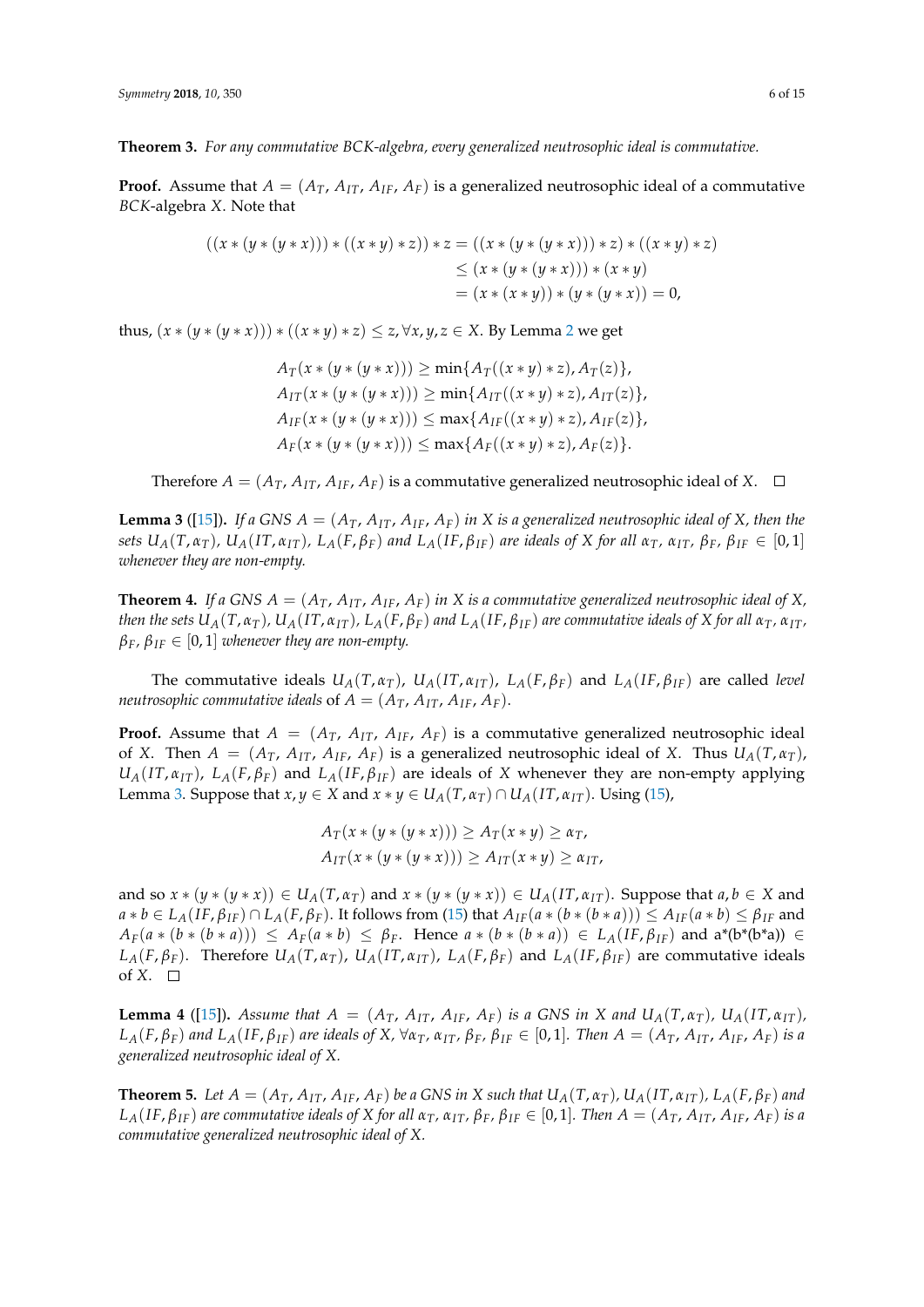**Proof.** Let  $\alpha_T$ ,  $\alpha_{IT}$ ,  $\beta_F$ ,  $\beta_{IF} \in [0,1]$  be such that the non-empty sets  $U_A(T, \alpha_T)$ ,  $U_A(T, \alpha_{IT})$ ,  $L_A(F, \beta_F)$ and  $L_A(IF, \beta_{IF})$  are commutative ideals of X. Then  $U_A(T, \alpha_T)$ ,  $U_A(IT, \alpha_{IT})$ ,  $L_A(F, \beta_F)$  and  $L_A(IF, \beta_{IF})$ are ideals of *X*. Hence  $A = (A_T, A_{IT}, A_{IF}, A_F)$  is a generalized neutrosophic ideal of *X* applying Lemma [4.](#page-5-1) For any  $x, y \in X$ , let  $A_T(x * y) = \alpha_T$ . Then  $x * y \in U_A(T, \alpha_T)$ , and so  $x * (y * (y * x)) \in$  $U_A(T, \alpha_T)$  by [\(9\)](#page-1-2). Hence  $A_T(x * (y * (y * x))) \geq \alpha_T = A_T(x * y)$ . Similarly, we can show that

$$
(\forall x, y \in X)(A_{IT}(x * (y * (y * x))) \geq A_{IT}(x * y)).
$$

For any x, y, a, b,  $\in X$ , let  $A_F(x * y) = \beta_F$  and  $A_{IF}(a * b) = \beta_{IF}$ . Then  $x * y \in L_A(F, \beta_F)$  and  $a * b \in$  $L_A(IF, \beta_{IF})$ . Using Lemma [1](#page-1-3) we have  $x * (y * (y * x)) \in L_A(F, \beta_F)$  and  $a * (b * (b * a)) \in L_A(IF, \beta_{IF})$ . Thus  $A_F(x * y) = \beta_F \geq A_F(x * (y * (y * x)))$  and  $A_{IF}(a * b) = \beta_{IF} \geq A_{IF}((a * b) * b)$ . Therefore  $A = (A_T, A_{IT}, A_{IF}, A_F)$  is a commutative generalized neutrosophic ideal of *X*.  $\Box$ 

**Theorem 6.** *Every commutative generalized neutrosophic ideal can be realized as level neutrosophic commutative ideals of some commutative generalized neutrosophic ideal of X.*

**Proof.** Given a commutative ideal *C* of *X*, define a GNS  $A = (A_T, A_{IT}, A_{IF}, A_F)$  as follows

| $A_T(x) = \begin{cases} \alpha_T & \text{if } x \in C, \\ 0 & \text{otherwise,} \end{cases}$ $A_{IT}(x) = \begin{cases} \alpha_{IT} & \text{if } x \in C, \\ 0 & \text{otherwise,} \end{cases}$ |  |
|-------------------------------------------------------------------------------------------------------------------------------------------------------------------------------------------------|--|
| $A_{IF}(x) = \begin{cases} \beta_{IF} & \text{if } x \in C, \\ 1 & \text{otherwise,} \end{cases}$ $A_F(x) = \begin{cases} \beta_F & \text{if } x \in C, \\ 1 & \text{otherwise,} \end{cases}$   |  |

 $\alpha$ <sub>*IT*</sub>,  $\alpha$ <sub>*IT*</sub> ∈ (0,1) and  $\beta$ <sub>*F*</sub>,  $\beta$ <sub>*IF*</sub> ∈ [0,1). Let *x*, *y*, *z* ∈ *X*. If (*x* ∗ *y*) ∗ *z* ∈ *C* and *z* ∈ *C*, then  $x * (y * (y * x)) \in C$ . Thus

$$
A_T(x * (y * (y * x))) = \alpha_T = \min\{A_T((x * y) * z), A_T(z)\},
$$
  
\n
$$
A_{IT}(x * (y * (y * x))) = \alpha_{IT} = \min\{A_{IT}((x * y) * z), A_{IT}(z)\},
$$
  
\n
$$
A_{IF}(x * (y * (y * x))) = \beta_{IF} = \max\{A_{IF}((x * y) * z), A_{IF}(z)\},
$$
  
\n
$$
A_F(x * (y * (y * x))) = \beta_F = \max\{A_F((x * y) * z), A_F(z)\}.
$$

Assume that  $(x * y) * z \notin C$  and  $z \notin C$ . Then  $A_T((x * y) * z) = 0$ ,  $A_T(z) = 0$ ,  $A_{IT}((x * y) * z) = 0$ ,  $A_{IT}(z) = 0$ ,  $A_{IF}((x * y) * z) = 1$ ,  $A_{IF}(z) = 1$ , and  $A_{F}((x * y) * z) = 1$ ,  $A_{F}(z) = 1$ . It follows that

$$
A_T(x * (y * (y * x))) \ge \min\{A_T((x * y) * z), A_T(z)\},
$$
  
\n
$$
A_{IT}(x * (y * (y * x))) \ge \min\{A_{IT}((x * y) * z), A_{IT}(z)\},
$$
  
\n
$$
A_{IF}(x * (y * (y * x))) \le \max\{A_{IF}((x * y) * z), A_{IF}(z)\},
$$
  
\n
$$
A_F(x * (y * (y * x))) \le \max\{A_F((x * y) * z), A_F(z)\}.
$$

If exactly one of  $(x * y) * z$  and *z* belongs to *C*, then exactly one of  $A_T((x * y) * z)$  and  $A_T(z)$  is equal to 0; exactly one of  $A_{IT}((x * y) * z)$  and  $A_{IT}(z)$  is equal to 0; exactly one of  $A_F((x * y) * z)$  and *A*<sub>*F*</sub>(*z*) is equal to 1 and exactly one of *A*<sub>*IF*</sub>(( $x * y$ )  $* z$ ) and *A*<sub>*IF*</sub>(*z*) is equal to 1. Hence

$$
A_T(x * (y * (y * x))) \ge \min\{A_T((x * y) * z), A_T(z)\},
$$
  
\n
$$
A_{IT}(x * (y * (y * x))) \ge \min\{A_{IT}((x * y) * z), A_{IT}(z)\},
$$
  
\n
$$
A_{IF}(x * (y * (y * x))) \le \max\{A_{IF}((x * y) * z), A_{IF}(z)\},
$$
  
\n
$$
A_F(x * (y * (y * x))) \le \max\{A_F((x * y) * z), A_F(z)\}.
$$

It is clear that  $A_T(0) \ge A_T(x)$ ,  $A_{IT}(0) \ge A_{IT}(x)$ ,  $A_{IF}(0) \le A_{IF}(x)$  and  $A_F(0) \le A_F(x)$  for all *x* ∈ *X*. Therefore *A* = ( $A_T$ ,  $A_{IT}$ ,  $A_{IF}$ ,  $A_F$ ) is a commutative generalized neutrosophic ideal of *X*.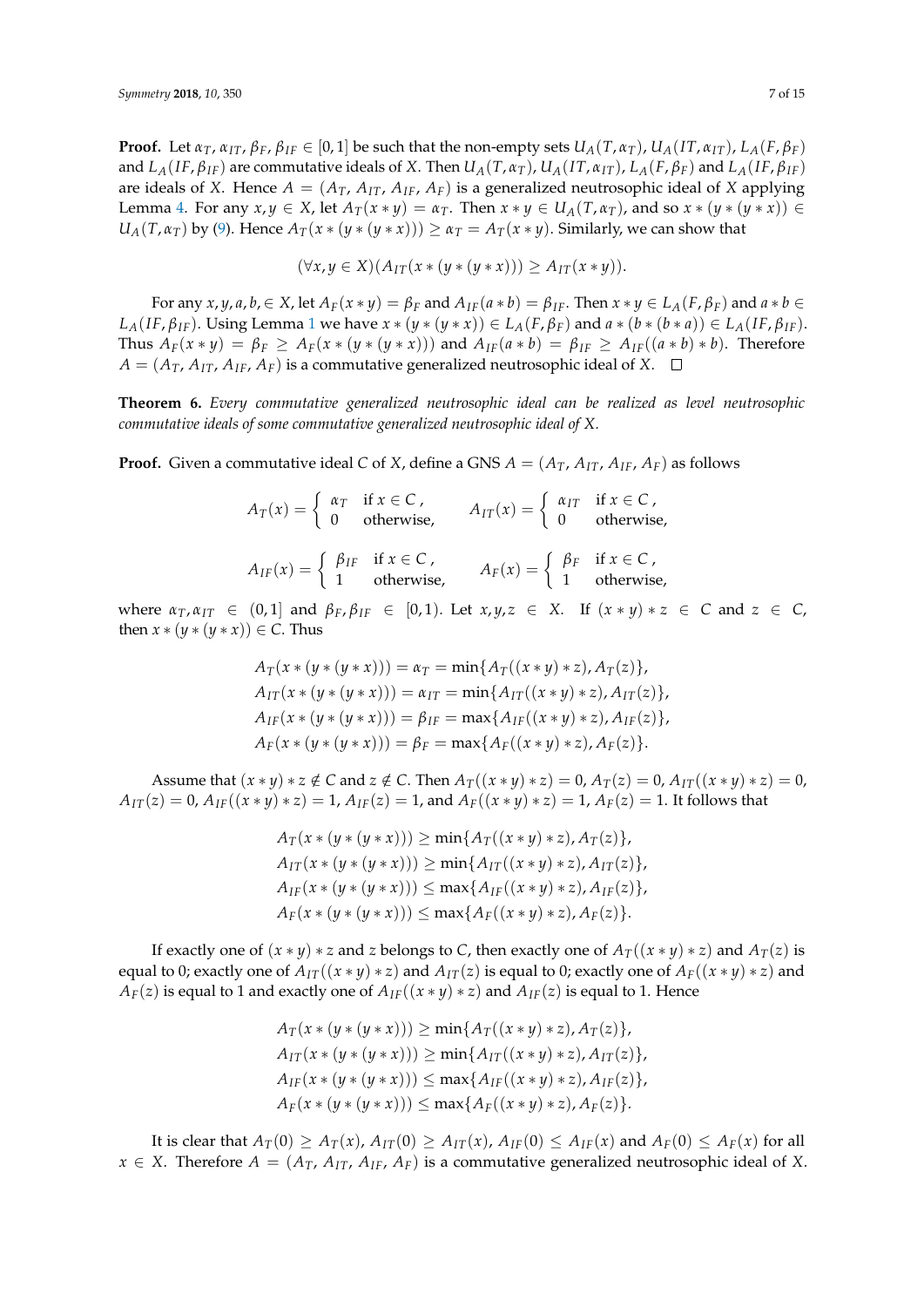Obviously,  $U_A(T, \alpha_T) = C$ ,  $U_A(T, \alpha_{IT}) = C$ ,  $L_A(F, \beta_F) = C$  and  $L_A(IF, \beta_{IF}) = C$ . This completes the proof.  $\Box$ 

**Theorem 7.** Let  $\{C_t \mid t \in \Lambda\}$  be a collection of commutative ideals of X such that

 $(1)$   $X = \bigcup$ *t*∈Λ *Ct ,* (2)  $(\forall s, t \in \Lambda)$   $(s > t \iff C_s \subset C_t)$ 

*where*  $\Lambda$  *is any index set. Let*  $A = (A_T, A_{IT}, A_{IF}, A_F)$  *be a GNS in X given by* 

$$
(\forall x \in X) \left( \begin{array}{c} A_T(x) = \sup\{t \in \Lambda \mid x \in C_t\} = A_{IT}(x) \\ A_{IF}(x) = \inf\{t \in \Lambda \mid x \in C_t\} = A_F(x) \end{array} \right). \tag{17}
$$

*Then*  $A = (A_T, A_{IT}, A_{IF}, A_F)$  *is a commutative generalized neutrosophic ideal of* X.

**Proof.** According to Theorem [5,](#page-5-2) it is sufficient to show that  $U(T, t)$ ,  $U(T, t)$ ,  $L(F, s)$  and  $L(IF, s)$  are commutative ideals of *X* for every  $t \in [0, A_T(0) = A_{IT}(0)]$  and  $s \in [A_{IF}(0) = A_F(0), 1]$ . In order to prove  $U(T, t)$  and  $U(T, t)$  are commutative ideals of *X*, we consider two cases:

(i)  $t = \sup\{q \in \Lambda \mid q < t\},\$ (ii)  $t \neq \sup\{q \in \Lambda \mid q < t\}.$ 

For the first case, we have

$$
x \in U(T, t) \Longleftrightarrow (\forall q < t)(x \in C_q) \Longleftrightarrow x \in \bigcap_{q < t} C_q,
$$
\n
$$
x \in U(T, t) \Longleftrightarrow (\forall q < t)(x \in C_q) \Longleftrightarrow x \in \bigcap_{q < t} C_q.
$$

Hence  $U(T,t) = \bigcap_{q \le t} C_q = U(T,t)$ , and so  $U(T,t)$  and  $U(T,t)$  are commutative ideals of *X*. For the second case, we claim that  $U(T,t) = \bigcup_{q \ge t} C_q = U(T,t)$ . If  $x \in \bigcup_{q \ge t} C_q$  $\bigcup_{q \ge t} C_q$ *,* then *x* ∈ *C*<sup>*q*</sup> for some  $q \ge t$ . It follows that  $A_{IT}(x) = A_T(x) \ge q \ge t$  and so that  $x \in U(T, t)$  and  $x \in U(T, t)$ . This shows that  $\bigcup_{q \geq t} C_q \subseteq U(T, t)$  and  $\bigcup_{q \geq t} C_q \subseteq U(T, t)$ . Now, suppose  $x \notin \bigcup_{q \geq t} C_q$ *Q*  $C_q$ . Then *x* ∉  $C_q$ , ∀*q* ≥ *t*. Since  $t \neq \sup\{q \in \Lambda \mid q < t\}$ , there exists  $\varepsilon > 0$  such that  $(t - \varepsilon, t) \cap \Lambda = \overline{\emptyset}$ . Thus  $x \notin C_q$ ,  $\forall q > t - \varepsilon$ , this means that if  $x \in C_q$ , then  $q \le t - \varepsilon$ . So  $A_{IT}(x) = A_T(x) \le t - \varepsilon < t$ , and so  $x \notin U(T, t) =$  $U(T, t)$ . Therefore  $U(T, t) = U(T, t) \subseteq \cup$ *∪*  $C_q$ . Consequently, *U*(*T*, *t*) = *U*(*IT*, *t*) =  $\bigcup_{q \ge t} C_q$  which

is a commutative ideal of *X*. Next we show that *L*(*F*,*s*) and *L*(*IF*,*s*) are commutative ideals of *X*. We consider two cases as follows:

(iii)  $s = \inf\{r \in \Lambda \mid s < r\},\$ (iv)  $s \neq \inf\{r \in \Lambda \mid s < r\}.$ 

Case (iii) implies that

$$
x \in L(IF,s) \Longleftrightarrow (\forall s < r)(x \in C_r) \Longleftrightarrow x \in \bigcap_{s < r} C_r,
$$
  

$$
x \in U(F,s) \Longleftrightarrow (\forall s < r)(x \in C_r) \Longleftrightarrow x \in \bigcap_{s < r} C_r.
$$

It follows that  $L(IF, s) = L(F, s) = \bigcap C_r$ , which is a commutative ideal of *X*. Case (iv) induces *s*<*r*  $(s, s + \varepsilon) \cap \Lambda = \emptyset$  for some  $\varepsilon > 0$ . If  $x \in \bigcup$ *U C<sub><i>r*</sub>, then *x* ∈ *C<sub><i>r*</sub> for some *r* ≤ *s*, and so *A*<sub>*IF*</sub>(*x*) = *A<sub><i>F*</sub>(*x*) ≤  $\leq$  $r \leq s$ , that is,  $x \in L(IF, s)$  and  $x \in L(F, s)$ . Hence  $\bigcup_{s \geq r} C_r \subseteq L(IF, s) = L(F, s)$ . If  $x \notin \bigcup_{s \geq r} C_s$  $\bigcup_{s \geq r} C_r$ , then  $x \notin C_r$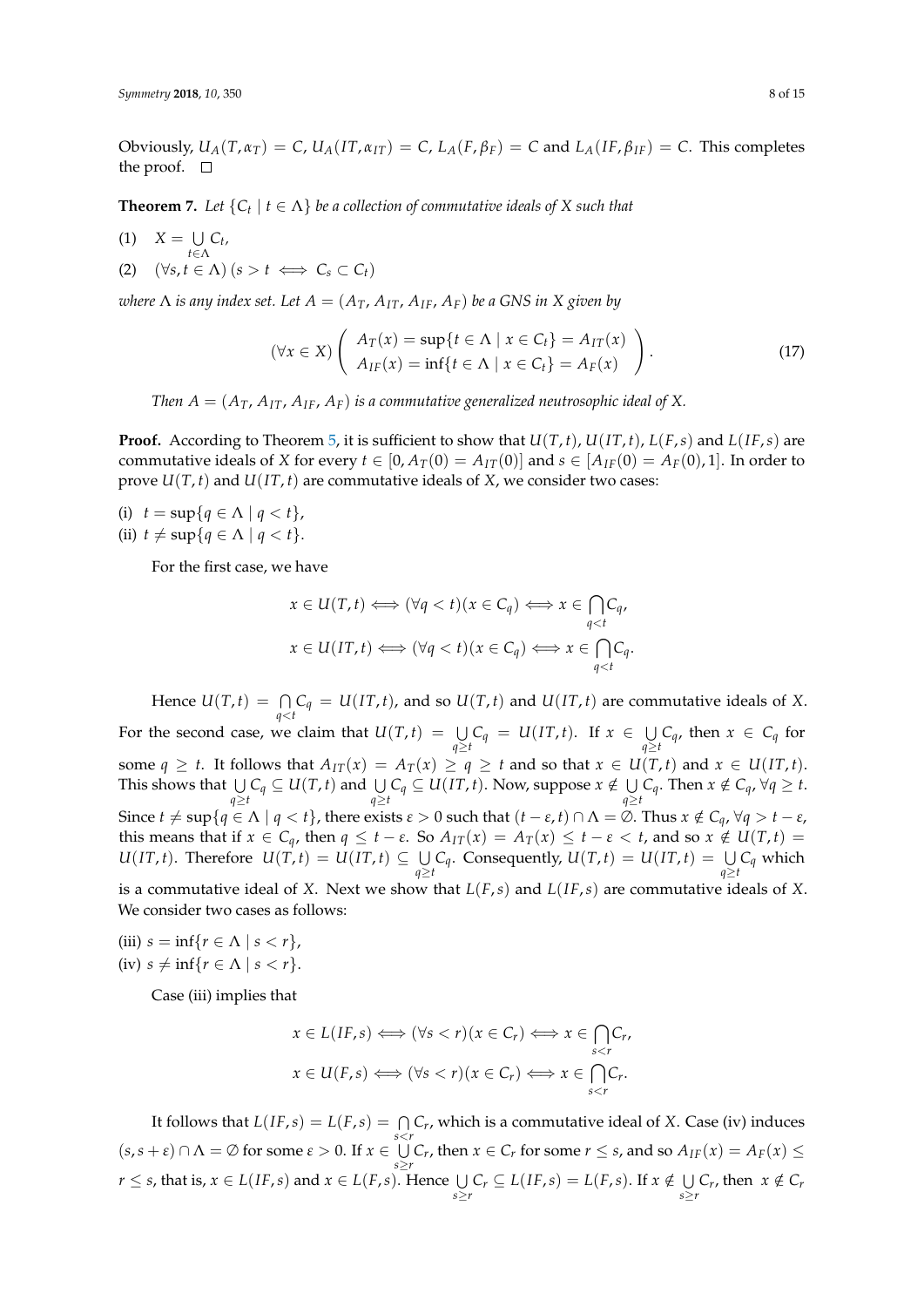for all  $r \leq s$  which implies that  $x \notin C_r$  for all  $r \leq s + \varepsilon$ , that is, if  $x \in C_r$  then  $r \geq s + \varepsilon$ . Hence  $A_{IF}(x) =$  $A_F(x) \geq s + \varepsilon > s$ , and so  $x \notin L(A_{IF}, s) = L(A_F, s)$ . Hence  $L(A_{IF}, s) = L(A_F, s) = \bigcup_{s \geq r} C_r$  which is a commutative ideal of *X*. This completes the proof.  $\Box$ 

Assume thta  $f: X \to Y$  is a homomorphism of *BCK*/*BCI*-algebras ([\[7\]](#page-13-5)). For any GNS  $A = (A_T, A_T)$  $A_{IT}$ ,  $A_{IF}$ ,  $A_{F}$ ) in  $Y$ , we define a new GNS  $A^f = (A^f_T)$  $f_{T}$ ,  $A_{IT}^f$ ,  $A_{IF}^f$ ,  $A_{I}^f$ *F* ) in *X*, which is called the *induced GNS*, by

$$
(\forall x \in X) \left( \begin{array}{c} A_T^f(x) = A_T(f(x)), \ A_{IT}^f(x) = A_{IT}(f(x)) \\ A_{IF}^f(x) = A_{IF}(f(x)), \ A_F^f(x) = A_F(f(x)) \end{array} \right). \tag{18}
$$

<span id="page-8-0"></span>**Lemma 5** ([\[15\]](#page-13-8)). Let  $f : X \to Y$  be a homomorphism of BCK/BCI-algebras. If a GNS  $A = (A_T, A_{IT}, A_{IF}, A_{IF})$  $(A_F)$  *in*  $Y$  *is a generalized neutrosophic ideal of*  $Y$ *, then the new GNS*  $A^f = (A^f_A)$  $f_T$ ,  $A_{IT}^f$ ,  $A_{IF}^f$ ,  $A_I^f$ *F* ) *in X is a generalized neutrosophic ideal of X.*

**Theorem 8.** Let  $f: X \to Y$  be a homomorphism of BCK-algebras. If a GNS  $A = (A_T, A_{IT}, A_{IF}, A_F)$  in Y *is a commutative generalized neutrosophic ideal of Y , then the new GNS*  $A^f = (A^f_{\tau})^f$  $f_{T}$ *, A*<sup> $f$ </sup> $_{IF}$ *, A*<sup> $f$ </sup> $_{IF}$ *F* ) *in X is a commutative generalized neutrosophic ideal of X.*

**Proof.** Suppose that  $A = (A_T, A_{IT}, A_{IF}, A_F)$  is a commutative generalized neutrosophic ideal of *Y*. Then  $A=(A_T,A_{IT},A_{IF},A_F)$  is a generalized neutrosophic ideal of  $Y$  by Theorem [1,](#page-3-2) and so  $A^f=(A^f_T,A^f_T)$ *T* ,  $A_{IT}^f$ ,  $A_{IF}^f$ ,  $A_{I}^f$  $F(F)$  is a generalized neutrosophic ideal of *Y* by Lemma [5.](#page-8-0) For any  $x, y \in X$ , we have

$$
A_T^f(x * (y * (y * x))) = A_T(f(x * (y * (y * x))))
$$
  
=  $A_T(f(x) * (f(y) * (f(y) * f(x))))$   

$$
\geq A_T(f(x) * f(y))
$$
  
=  $A_T(f(x * y)) = A_T^f(x * y),$ 

$$
A_{IT}^f(x * (y * (y * x))) = A_{IT}(f(x * (y * (y * x))))
$$
  
=  $A_{IT}(f(x) * (f(y) * (f(y) * f(x))))$   

$$
\geq A_{IT}(f(x) * f(y))
$$
  
=  $A_{IT}(f(x * y)) = A_{IT}^f(x * y),$ 

$$
A_{IF}^f(x * (y * (y * x))) = A_{IF}(f(x * (y * (y * x))))
$$
  
=  $A_{IF}(f(x) * (f(y) * (f(y) * f(x))))$   
 $\leq A_{IF}(f(x) * f(y))$   
=  $A_{IF}(f(x * y)) = A_{IF}^f(x * y),$ 

and

$$
A_F^f(x * (y * (y * x))) = A_F(f(x * (y * (y * x))))
$$
  
=  $A_F(f(x) * (f(y) * (f(y) * f(x))))$   
 $\leq A_F(f(x) * f(y))$   
=  $A_F(f(x * y)) = A_F^f(x * y).$ 

Therefore  $A^f = (A^f_7)$  $f_{T}$ ,  $A_{IT}^f$ ,  $A_{IF}^f$ ,  $A_{I}^f$ *F* ) is a commutative generalized neutrosophic ideal of *X*.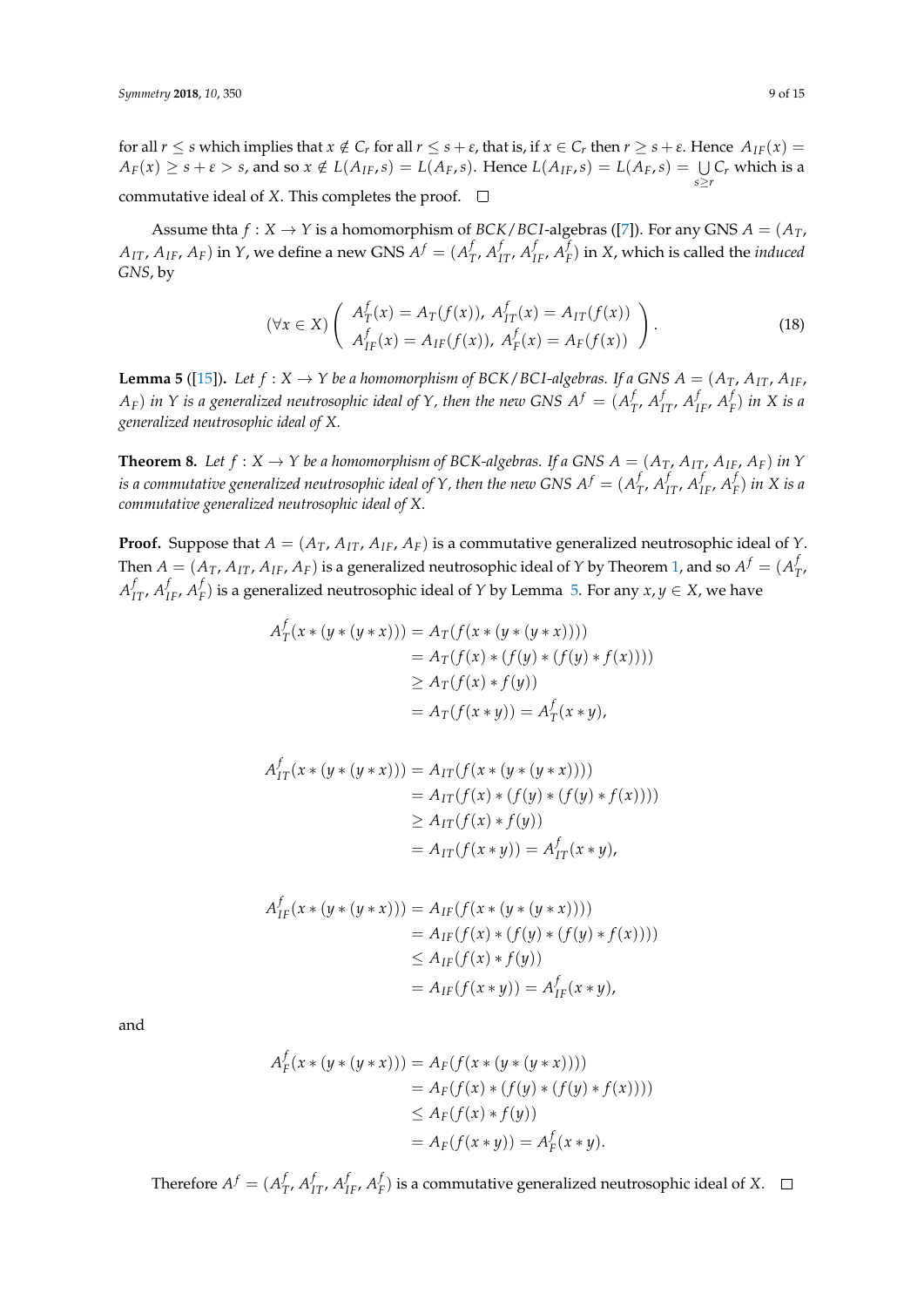**Lemma 6** ([\[15\]](#page-13-8)). Let  $f : X \to Y$  be an onto homomorphism of BCK/BCI-algebras and let  $A = (A_T, A_{IT})$  $A_{IF}$ ,  $A_{F}$ ) be a GNS in Y. If the induced GNS  $A^{f} = (A^{f}_{T})^{f}$  $f_{T}$ ,  $A_{IT}^f$ ,  $A_{IF}^f$ ,  $A_I^f$ *F* ) *in X is a generalized neutrosophic ideal of X, then*  $A = (A_T, A_{IT}, A_{IF}, A_F)$  *is a generalized neutrosophic ideal of Y*.

**Theorem 9.** Assume thta  $f : X \to Y$  is an onto homomorphism of BCK-algebras and  $A = (A_T, A_{IT}, A_{IF}, A_{IF})$  $(A_F)$  *is a GNS in Y. If the induced GNS*  $A^f = (A_I^f)$  $f_{T}$ *, A*<sup> $f$ </sup> $I$ <sub>*IF</sub>, A*<sup> $f$ </sup> $I$ </sub> *F* ) *in X is a commutative generalized neutrosophic ideal of X, then*  $A = (A_T, A_{IT}, A_{IF}, A_F)$  *is a commutative generalized neutrosophic ideal of Y.* 

**Proof.** Suppose that  $A^f = (A^f)$  $f_{T}$ ,  $A_{IT}^f$ ,  $A_{IF}^f$ ,  $A_{I}^f$  $F_F^f$ ) is a commutative generalized neutrosophic ideal of *X*. Then  $A^f = (A^f_7)$  $f_{T}$ ,  $A_{IT}^f$ ,  $A_{IF}^f$ ,  $A_{I}^f$  $F$ ) is a generalized neutrosophic ideal of *X*, and thus  $A = (A_T, A_{IT})$ *A*<sub>IF</sub>, *A*<sub>*F*</sub>) is a generalized neutrosophic ideal of *Y*. For any *a*, *b*, *c* ∈ *Y*, there exist *x*, *y*, *z* ∈ *X* such that  $f(x) = a$ ,  $f(y) = b$  and  $f(z) = c$ . Thus,

$$
A_T(a * (b * (b * a))) = A_T(f(x) * (f(y) * (f(y) * f(x)))) = A_T(f(x * (y * (y * x))))
$$
  
=  $A_T^f(x * (y * (y * x))) \ge A_T^f(x * y)$   
=  $A_T(f(x) * f(y)) = A_T(a * b)$ ,

$$
A_{IT}(a * (b * (b * a))) = A_{IT}(f(x) * (f(y) * (f(y) * f(x)))) = A_{IT}(f(x * (y * (y * x))))
$$
  
=  $A_{IT}^f(x * (y * (y * x))) \ge A_{IT}^f(x * y)$   
=  $A_{IT}(f(x) * f(y)) = A_{IT}(a * b)$ ,

$$
A_{IF}(a * (b * (b * a))) = A_{IF}(f(x) * (f(y) * (f(y) * f(x)))) = A_{IF}(f(x * (y * (y * x))))
$$
  
=  $A_{IF}^{f}(x * (y * (y * x))) \le A_{IF}^{f}(x * y)$   
=  $A_{IF}(f(x) * f(y)) = A_{IF}(a * b),$ 

and

$$
A_F(a * (b * (b * a))) = A_F(f(x) * (f(y) * (f(y) * f(x)))) = A_F(f(x * (y * (y * x))))
$$
  
=  $A_F^f(x * (y * (y * x))) \le A_F^f(x * y)$   
=  $A_F(f(x) * f(y)) = A_F(a * b)$ .

It follows from Theorem [2](#page-4-3) that  $A = (A_T, A_{IT}, A_{IF}, A_F)$  is a commutative generalized neutrosophic ideal of  $Y$ .  $\square$ 

Let *CGNI*(*X*) denote the set of all commutative generalized neutrosophic ideals of *X* and  $t \in [0,1]$ . Define binary relations  $U_T^t$ ,  $U_{IT}^t$ ,  $L_F^t$  and  $L_{IF}^t$  on  $CGNI(X)$  as follows:

$$
(A, B) \in U_T^t \Leftrightarrow U_A(T, t) = U_B(T, t), (A, B) \in U_{IT}^t \Leftrightarrow U_A(T, t) = U_B(T, t),
$$
  

$$
(A, B) \in L_F^t \Leftrightarrow L_A(F, t) = L_B(F, t), (A, B) \in L_{IF}^t \Leftrightarrow L_A(IF, t) = L_B(IF, t)
$$
 (19)

for  $A = (A_T, A_{IT}, A_{IF}, A_F)$  and  $B = (B_T, B_{IT}, B_{IF}, B_F)$  in  $CGNI(X)$ . Then clearly  $U_T^t$ ,  $U_{IT}^t$ ,  $L_F^t$ and  $L_{IF}^t$  are equivalence relations on *CGNI(X)*. For any  $A = (A_T, A_{IT}, A_{IF}, A_F) \in \text{CGNI}(X)$ , let  $[A]_{U_T^t}$  (resp.,  $[A]_{U_{IT}^t}$ ,  $[A]_{L_F^t}$  and  $[A]_{L_{IF}^t}$ ) denote the equivalence class of  $A = (A_T, A_{IT}, A_{IF}, A_F)$ modulo  $U_T^t$  (resp,  $U_{IT}^t$ ,  $L_T^t$  and  $L_{IF}^t$ ). Denote by  $CGNI(X)/U_T^t$  (resp.,  $CGNI(X)/U_{IT}^t$ ,  $CGNI(X)/L_F^t$ and  $CGNI(X)/L_{IF}^t$ ) the system of all equivalence classes modulo  $U_T^t$  (resp,  $U_{IT}^t$ ,  $L_F^t$  and  $L_{IF}^t$ ); so

$$
CGNI(X)/U_T^t = \{ [A]_{U_T^t} \mid A = (A_T, A_{IT}, A_{IF}, A_F) \in CGNI(X) \},
$$
\n(20)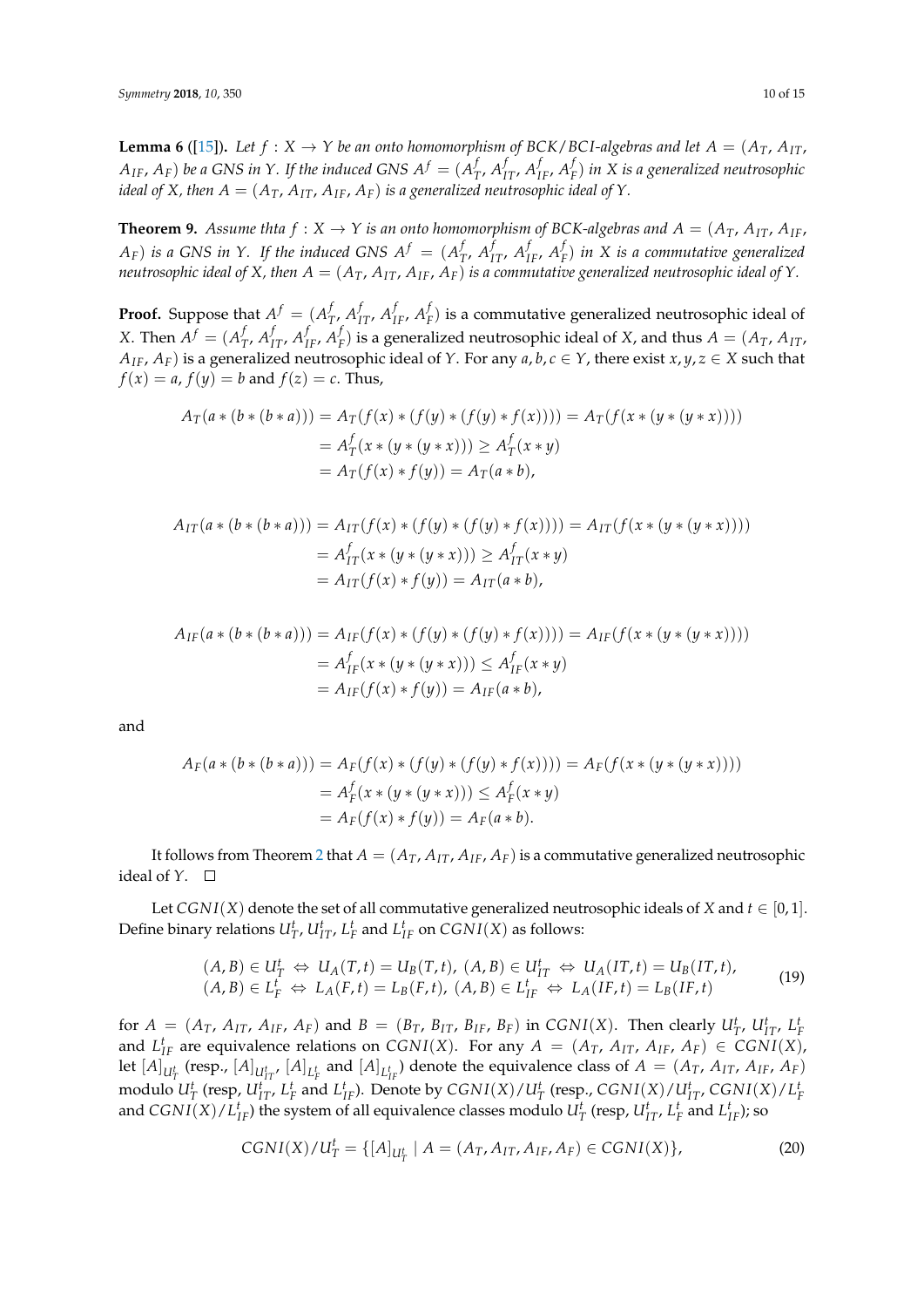$$
CGNI(X)/U_{IT}^t = \{ [A]_{U_{IT}^t} | A = (A_T, A_{IT}, A_{IF}, A_F) \in CGNI(X) \},
$$
\n(21)

$$
CGNI(X)/L_F^t = \{ [A]_{L_F^t} \mid A = (A_T, A_{IT}, A_{IF}, A_F) \in CGNI(X) \},
$$
\n(22)

and

$$
CGNI(X)/L_{IF}^{t} = \{ [A]_{L_{IF}^{t}} | A = (A_{T}, A_{IT}, A_{IF}, A_{F}) \in CGNI(X) \},
$$
\n(23)

respectively. Let *CI*(*X*) denote the family of all commutative ideals of *X* and let  $t \in [0,1]$ . Define maps

$$
f_t: CGNI(X) \to CI(X) \cup \{ \emptyset \}, \ A \mapsto U_A(T, t), \tag{24}
$$

$$
g_t: CGNI(X) \to CI(X) \cup \{ \emptyset \}, \ A \mapsto U_A(IT,t), \tag{25}
$$

$$
\alpha_t: CGNI(X) \to CI(X) \cup \{ \emptyset \}, \ A \mapsto L_A(F,t), \tag{26}
$$

and

$$
\beta_t: CGNI(X) \to CI(X) \cup \{\emptyset\}, \ A \mapsto L_A(IF,t). \tag{27}
$$

Then the definitions of  $f_t$ ,  $g_t$ ,  $\alpha_t$  and  $\beta_t$  are well.

**Theorem 10.** Suppose  $t \in (0,1)$ , the definitions of  $f_t$ ,  $g_t$ ,  $\alpha_t$  and  $\beta_t$  are as above. Then the maps  $f_t$ ,  $g_t$ ,  $\alpha_t$  and *β*<sup>*t*</sup> *are surjective from CGNI(X) to CI(X)*  $\cup$  {∅}*.* 

**Proof.** Assume  $t \in (0,1)$ . We know that  $\mathbf{0}_{\sim} = (\mathbf{0}_T, \mathbf{0}_{TT}, \mathbf{1}_{IF}, \mathbf{1}_F)$  is in  $CGNI(X)$  where  $\mathbf{0}_T, \mathbf{0}_{IT}, \mathbf{1}_{IF}$  and  $\mathbf{1}_F$ are constant functions on *X* defined by  $\mathbf{0}_T(x) = 0$ ,  $\mathbf{0}_{IT}(x) = 0$ ,  $\mathbf{1}_{IF}(x) = 1$  and  $\mathbf{1}_F(x) = 1$  for all  $x \in X$ . Obviously  $f_t(\mathbf{0}_{\sim}) = U_{\mathbf{0}_{\sim}}(T,t)$ ,  $g_t(\mathbf{0}_{\sim}) = U_{\mathbf{0}_{\sim}}(IT,t)$ ,  $\alpha_t(\mathbf{0}_{\sim}) = L_{\mathbf{0}_{\sim}}(F,t)$  and  $\beta_t(\mathbf{0}_{\sim}) = L_{\mathbf{0}_{\sim}}(IF,t)$  are empty. Let  $G(\neq \emptyset) \in CGNI(X)$ , and consider functions:

> $G_T: X \to [0,1], G \mapsto \begin{cases} 1 & \text{if } x \in G, \\ 0 & \text{otherwise} \end{cases}$ 0 otherwise,

 $G_{IT}: X \to [0,1], G \mapsto \left\{ \begin{array}{ll} 1 & \text{if } x \in G, \\ 0 & \text{otherwise} \end{array} \right.$ 0 otherwise,

| $G_F: X \to [0,1], G \mapsto \begin{cases} 0 & \text{if } x \in G, \\ 1 & \text{otherwise,} \end{cases}$ |  |
|----------------------------------------------------------------------------------------------------------|--|

and

$$
G_{IF}: X \to [0,1], G \mapsto \left\{ \begin{array}{ll} 0 & \text{if } x \in G, \\ 1 & \text{otherwise.} \end{array} \right.
$$

Then *G*<sup>∼</sup> = (*GT*, *GIT*, *GIF*, *GF*) is a commutative generalized neutrosophic ideal of *X*, and  $f_t(G_{\sim}) = U_{G_{\sim}}(T,t) = G$ ,  $g_t(G_{\sim}) = U_{G_{\sim}}(IT,t) = G$ ,  $\alpha_t(G_{\sim}) = L_{G_{\sim}}(F,t) = G$  and  $\beta_t(G_{\sim}) = G$  $L_{G_{\infty}}(IF, t) = G$ . Therefore  $f_t$ ,  $g_t$ ,  $\alpha_t$  and  $\beta_t$  are surjective.

**Theorem 11.** *The quotient sets*

$$
CGNI(X)/U_{T'}^t, CGNI(X)/U_{IT'}^t, CGNI(X)/L_F^t \text{ and } CGNI(X)/L_{IF}^t
$$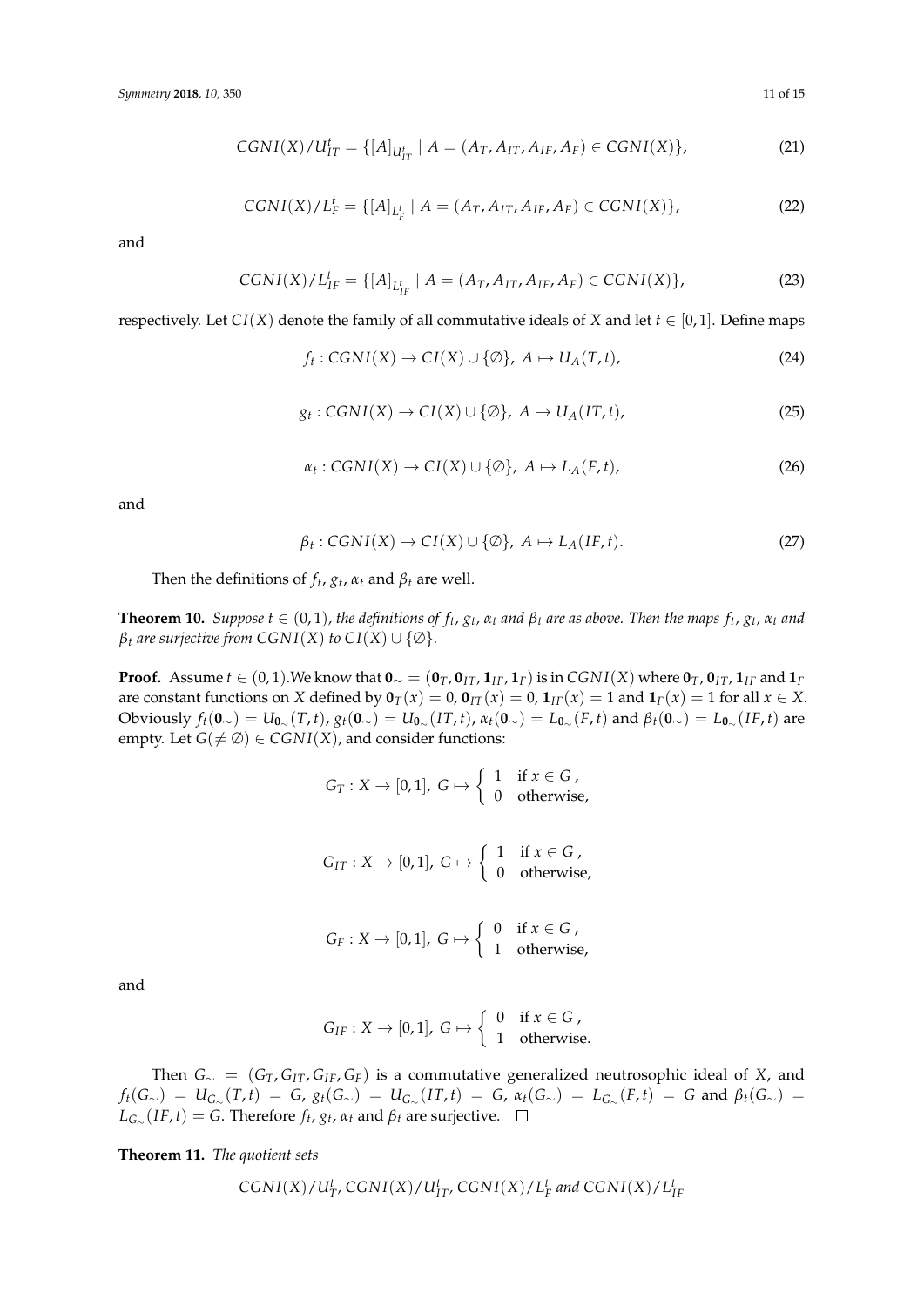*are equipotent to*  $CI(X) \cup \{\emptyset\}$ *.* 

**Proof.** For  $t \in (0, 1)$ , let  $f_t^*$  (resp,  $g_t^*$ ,  $\alpha_t^*$  and  $\beta_t^*$ ) be a map from  $CGNI(X)/U_T^t$ (resp.,  $CGNI(X)/U_{IT}^t$ ,  $CGNI(X)/L_F^t$  and  $CGNI(X)/L_{IF}^t$ ) to  $CI(X) \cup \{\emptyset\}$  defined by  $f_t^*\left([A]_{U_T^t}\right) =$ *T*  $f_t(A)$  (resp.,  $g_t^\ast\left([A]_{U_{IT}^t}\right)=g_t(A)$  ,  $\alpha_t^\ast\left([A]_{L_F^t}\right)$  $\left(\int A \right)$  and  $\beta_t^* \left( \left[A\right]_{L_{IF}^t} \right) = \beta_t(A)$ ) for all  $A = (A_T, A_T)$  $A_{IT}$ ,  $A_{IF}$ ,  $A_F$ )  $\in$  CGNI(X). If  $U_A(T,t) = U_B(T,t)$ ,  $U_A(IT,t) = U_B(IT,t)$ ,  $L_A(F,t) = L_B(F,t)$ and  $L_A(IF, t) = L_B(IF, t)$  for  $A = (A_T, A_{IT}, A_{IF}, A_F)$  and  $B = (B_T, B_{IT}, B_F, B_{IF})$  in  $CGNI(X)$ , then  $(A, B) \in U^t_{T'}$ ,  $(A, B) \in U^t_{IT'}$ ,  $(A, B) \in L^t_F$  and  $(A, B) \in L^t_{IF}$ . Hence  $[A]_{U^t_T} = [B]_{U^t_{IT'}}$   $[A]_{U^t_{IT}} = [B]_{U^t_{IT'}}$  $[A]_{L_f^t} = [B]_{L_f^t}$  and  $[A]_{L_{IF}^t} = [B]_{L_{IF}^t}$ . Therefore  $f_t^*$  (resp,  $g_t^*$ ,  $\alpha_t^*$  and  $\beta_t^*$ ) is injective. Now let  $G(≠ \emptyset) ∈ \mathcal{CGNI}(X)$ . For  $G_{\sim} = (G_T, G_{IT}, G_{IF}, G_F) ∈ \mathcal{CGNI}(X)$ , we have

$$
f_t^* \left( [G_\sim]_{U_T^t} \right) = f_t(G_\sim) = U_{G_\sim}(T, t) = G,
$$
  

$$
g_t^* \left( [G_\sim]_{U_{IT}^t} \right) = g_t(G_\sim) = U_{G_\sim}(IT, t) = G,
$$
  

$$
\alpha_t^* \left( [G_\sim]_{L_F^t} \right) = \alpha_t(G_\sim) = L_{G_\sim}(F, t) = G
$$

and

$$
\beta_t^*\left([G_\sim]_{L^t_{IF}}\right)=\beta_t(G_\sim)=L_{G_\sim}(IF,t)=G.
$$

Finally, for  $\mathbf{0}_{\sim} = (\mathbf{0}_T, \mathbf{0}_{IT}, \mathbf{1}_{IF}, \mathbf{1}_F) \in \text{CGNI}(X)$ , we have

$$
f_t^* \left( [\mathbf{0}_{\sim}]_{U_T^t} \right) = f_t(\mathbf{0}_{\sim}) = U_{\mathbf{0}_{\sim}}(T, t) = \emptyset,
$$
  

$$
g_t^* \left( [\mathbf{0}_{\sim}]_{U_{IT}^t} \right) = g_t(\mathbf{0}_{\sim}) = U_{\mathbf{0}_{\sim}}(IT, t) = \emptyset,
$$
  

$$
\alpha_t^* \left( [\mathbf{0}_{\sim}]_{L_F^t} \right) = \alpha_t(\mathbf{0}_{\sim}) = L_{\mathbf{0}_{\sim}}(F, t) = \emptyset
$$

and

$$
\beta_t^*\left(\left[\mathbf{0}_{\sim}\right]_{L^t_{IF}}\right)=\beta_t(\mathbf{0}_{\sim})=L_{\mathbf{0}_{\sim}}(IF,t)=\emptyset.
$$

Therefore,  $f_t^*$  (resp,  $g_t^*$ ,  $\alpha_t^*$  and  $\beta_t^*$ ) is surjective.

 $∀t ∈ [0, 1]$ , define another relations  $R<sup>t</sup>$  and  $Q<sup>t</sup>$  on  $CGNI(X)$  as follows:

$$
(A, B) \in R^t \Leftrightarrow U_A(T, t) \cap L_A(F, t) = U_B(T, t) \cap L_B(F, t)
$$

and

$$
(A, B) \in Q^t \Leftrightarrow U_A(IT, t) \cap L_A(IF, t) = U_B(IT, t) \cap L_B(IF, t)
$$

for any  $A = (A_T, A_{IT}, A_{IF}, A_F)$  and  $B = (B_T, B_{IT}, B_{IF}, B_F)$  in CGNI(X). Then  $R^t$  and  $Q^t$  are equivalence relations on *CGN I*(*X*).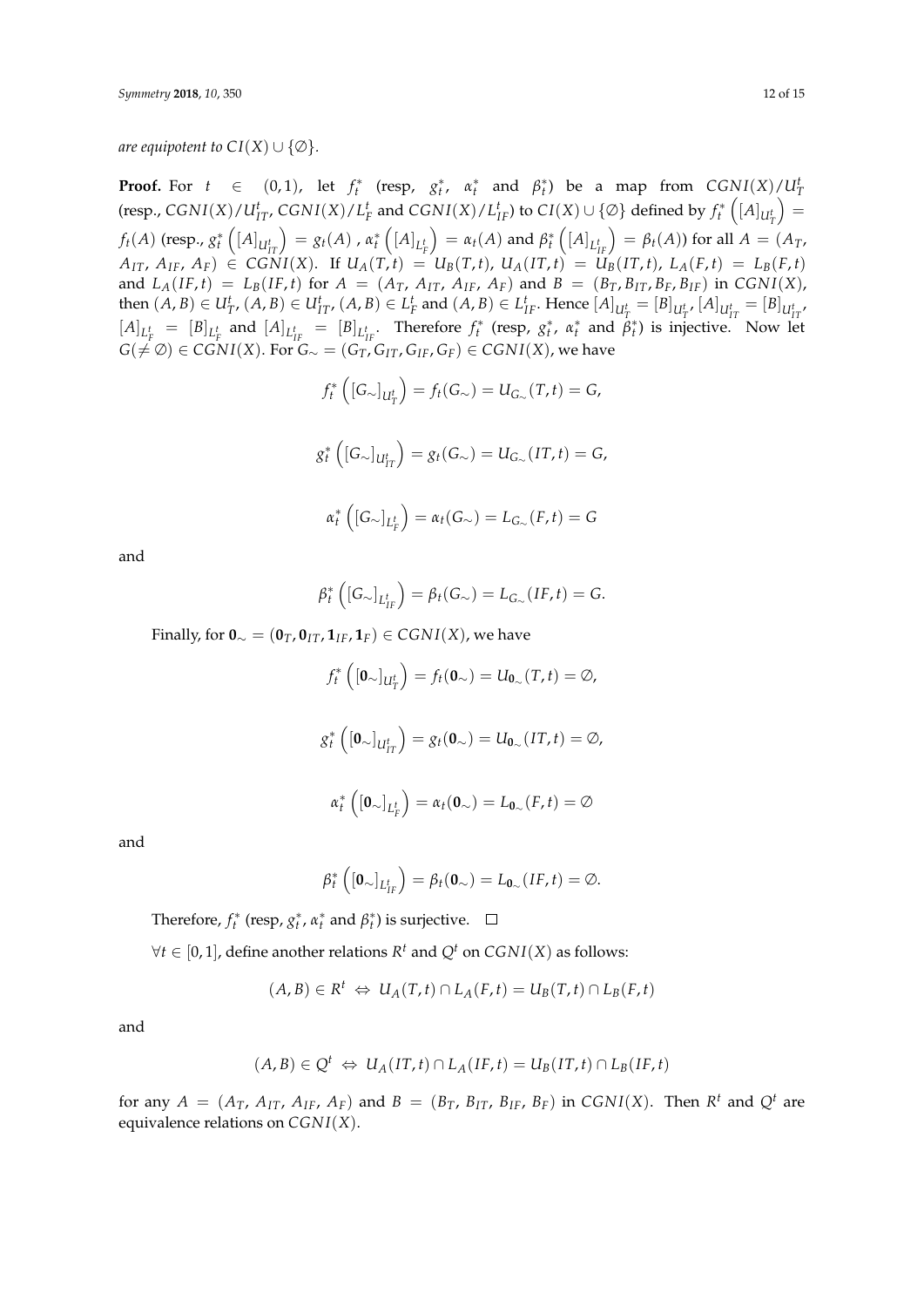**Theorem 12.** *Suppose*  $t \in (0, 1)$ *, consider the following maps* 

$$
\varphi_t: CGNI(X) \to CI(X) \cup \{\emptyset\}, \ A \mapsto f_t(A) \cap \alpha_t(A), \tag{28}
$$

*and*

$$
\psi_t: CGNI(X) \to CI(X) \cup \{ \emptyset \}, \ A \mapsto g_t(A) \cap \beta_t(A) \tag{29}
$$

*for each*  $A = (A_T, A_{IT}, A_{IF}, A_F) \in CGNI(X)$ *. Then*  $\varphi_t$  *and*  $\psi_t$  *are surjective.* 

**Proof.** Assume *t* ∈ (0, 1). For  $\mathbf{0}_{\sim} = (\mathbf{0}_T, \mathbf{0}_{IT}, \mathbf{1}_{IF}, \mathbf{1}_F) \in \text{CGN}(X)$ ,

$$
\varphi_t(\mathbf{0}_{\sim}) = f_t(\mathbf{0}_{\sim}) \cap \alpha_t(\mathbf{0}_{\sim}) = U_{\mathbf{0}_{\sim}}(T,t) \cap L_{\mathbf{0}_{\sim}}(F,t) = \varnothing
$$

and

$$
\psi_t(\mathbf{0}_{\sim}) = g_t(\mathbf{0}_{\sim}) \cap \beta_t(\mathbf{0}_{\sim}) = U_{\mathbf{0}_{\sim}}(IT, t) \cap L_{\mathbf{0}_{\sim}}(IF, t) = \emptyset.
$$

For any *G* ∈ *CI*(*X*), there exists  $G_∼ = (G_T, G_{IT}, G_{IF}, G_F)$  ∈ *CGNI*(*X*) such that

$$
\varphi_t(G_\sim) = f_t(G_\sim) \cap \alpha_t(G_\sim) = U_{G_\sim}(T,t) \cap L_{G_\sim}(F,t) = G
$$

and

$$
\psi_t(G_\sim)=g_t(G_\sim)\cap\beta_t(G_\sim)=U_{G_\sim}(IT,t)\cap L_{G_\sim}(IF,t)=G.
$$

Therefore  $\varphi_t$  and  $\psi_t$  are surjective.  $\Box$ 

**Theorem 13.** For any  $t \in (0,1)$ , the quotient sets  $CGNI(X)/R^t$  and  $CGNI(X)/Q^t$  are equipotent to  $CI(X) \cup \{\emptyset\}.$ 

**Proof.** Let  $t \in (0, 1)$  and define maps

$$
\varphi_t^*: CGNI(X)/R^t \to CI(X) \cup \{\emptyset\}, [A]_{R^t} \mapsto \varphi_t(A)
$$

and

$$
\psi_t^*: CGNI(X)/Q^t \to CI(X) \cup \{\emptyset\}, [A]_{Q^t} \mapsto \psi_t(A).
$$

If  $\varphi_t^*\left([A]_{R^t}\right)=\varphi_t^*\left([B]_{R^t}\right)$  and  $\psi_t^*\left([A]_{Q^t}\right)=\psi_t^*\left([B]_{Q^t}\right)$  for all  $[A]_{R^t}$ ,  $[B]_{R^t}\in{CSNI(X)/R^t}$  and  $[A]_{Q^t}$ ,  $[B]_{Q^t} \in CGNI(X)/Q^t$ , then  $f_t(A) \cap \alpha_t(A) = f_t(B) \cap \alpha_t(B)$  and  $g_t(A) \cap \beta_t(A) = g_t(B) \cap \beta_t(B)$ , that is,  $U_A(T,t) \cap L_A(F,t) = U_B(T,t) \cap L_B(F,t)$  and  $U_A(T,t) \cap L_A(F,t) = U_B(T,t) \cap L_B(F,t)$ . Hence  $(A, B) \in R^t$ ,  $(A, B) \in Q^t$ . So  $[A]_{R^t} = [B]_{R^t}$ ,  $[A]_{Q^t} = [B]_{Q^t}$ , which shows that  $\varphi_t^*$  and  $\psi_t^*$  are injective. For **0**<sup>∼</sup> = (**0***T*, **0***IT*, **1***IF*, **1***F*) ∈ *CGN I*(*X*),

$$
\varphi_t^*\left(\left[\mathbf{0}_{\sim}\right]_{R^t}\right)=\varphi_t(\mathbf{0}_{\sim})=f_t(\mathbf{0}_{\sim})\cap\alpha_t(\mathbf{0}_{\sim})=U_{\mathbf{0}_{\sim}}(\mathbf{0}_T,t)\cap L_{\mathbf{0}_{\sim}}(\mathbf{1}_F,t)=\emptyset
$$

and

$$
\psi_t^*\left([\mathbf{0}_{\sim}]_{Q^t}\right)=\psi_t(\mathbf{0}_{\sim})=g_t(\mathbf{0}_{\sim})\cap\beta_t(\mathbf{0}_{\sim})=U_{\mathbf{0}_{\sim}}(\mathbf{0}_{IT},t)\cap L_{\mathbf{0}_{\sim}}(\mathbf{1}_{IF},t)=\emptyset.
$$

If *G* ∈ *CI*(*X*), then *G*∼ = (*G*<sub>*T*</sub>, *G*<sub>*IT*</sub>, *G*<sub>*IF*</sub>, *G*<sub>*F*</sub>) ∈ *CGNI*(*X*), and so

$$
\varphi_t^*\left([G_\sim]_{R^t}\right)=\varphi_t(G_\sim)=f_t(G_\sim)\cap\alpha_t(G_\sim)=U_{G_\sim}(G_T,t)\cap L_{G_\sim}(G_F,t)=G
$$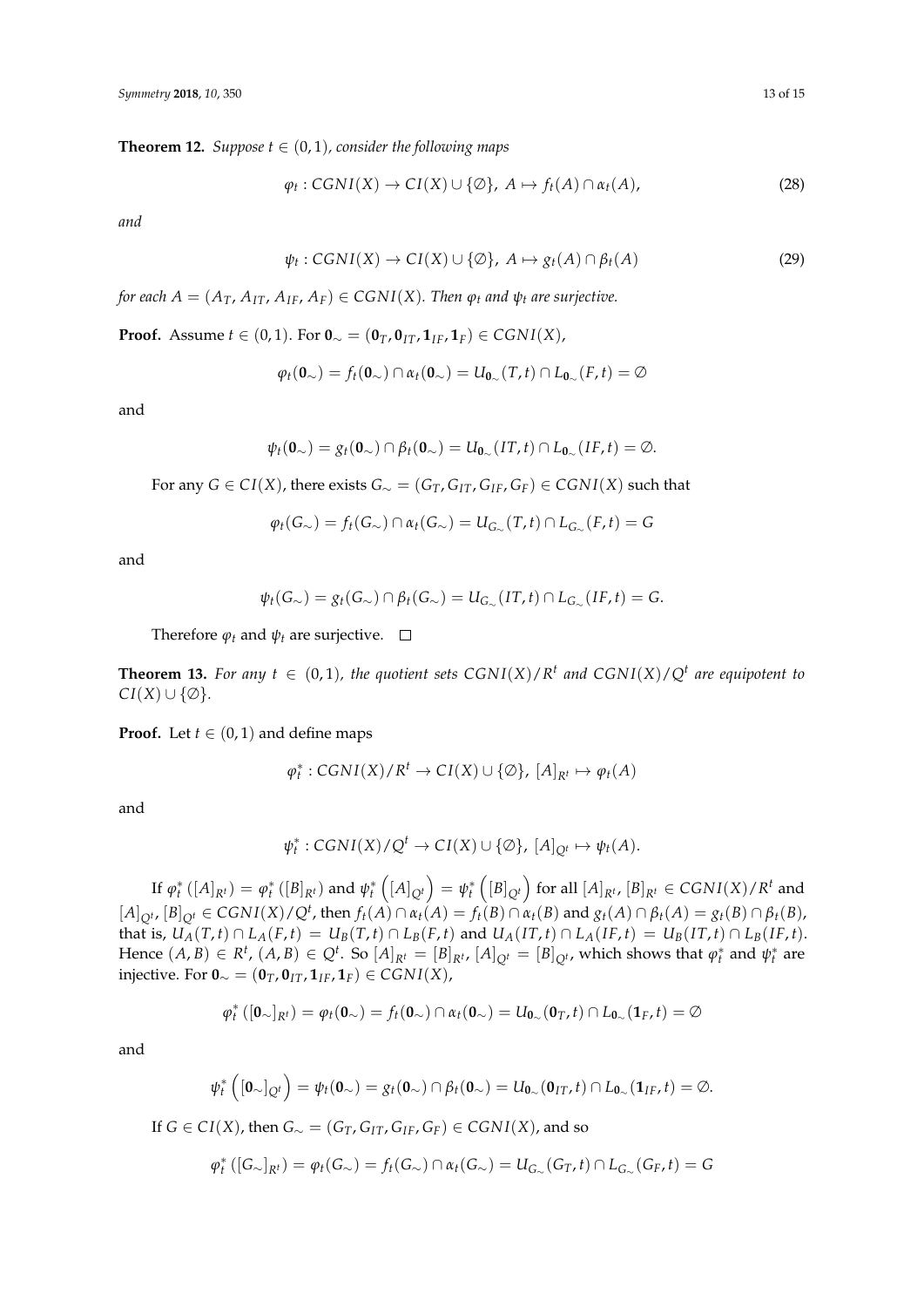and

$$
\psi_t^* \left( [G_{\sim}]_{Q^t} \right) = \psi_t(G_{\sim}) = g_t(G_{\sim}) \cap \beta_t(G_{\sim}) = U_{G_{\sim}}(G_{IT}, t) \cap L_{G_{\sim}}(G_{IF}, t) = G.
$$

Hence  $\varphi_t^*$  and  $\psi_t^*$  are surjective, and the proof is complete.

#### **4. Conclusions**

Based on the theory of generalized neutrosophic sets, we proposed the new concept of commutative generalized neutrosophic ideal in a BCK-algebra, and obtained some characterizations. Moreover, we investigated some homomorphism properties related to commutative generalized neutrosophic ideals.

The research ideas of this paper can be extended to a wide range of logical algebraic systems such as pseudo-BCI algebras (see  $[1,16]$  $[1,16]$ ). At the same time, the concept of generalized neutrosophic set involved in this paper can be further studied according to the thought in [\[11](#page-13-3)[,17\]](#page-14-1), which will be the direction of our next research work.

**Author Contributions:** R.A.B. and Y.B.J. wrote the draft version of the paper, X.Z. wrote the revised version and completed submission of the paper, F.S. as a supervisor gave some guidance.

**Funding:** This research was funded by the National Natural Science Foundation of China grant number 61573240.

**Conflicts of Interest:** The authors declare no conflicts of interest.

#### **References**

- <span id="page-13-0"></span>1. Zhang, X.H. Fuzzy anti-grouped filters and fuzzy normal filters in pseudo-BCI algebras. *J. Intell. Fuzzy Syst.* **2017**, *33*, 1767–1774. [\[CrossRef\]](http://dx.doi.org/10.3233/JIFS-17006)
- <span id="page-13-1"></span>2. Jun, Y.B. Neutrosophic subalgebras of several types in *BCK*/*BC I*-algebras. *Ann. Fuzzy Math. Inform.* **2017**, *14*, 75–86.
- 3. Jun, Y.B.; Kim, S.J.; Smarandache, F. Interval neutrosophic sets with applications in *BCK*/*BC I*-algebra. *Axioms* **2018**, *7*, 23. [\[CrossRef\]](http://dx.doi.org/10.3390/axioms7020023)
- 4. Jun, Y.B.; Smarandache, F.; Bordbar, H. Neutrosophic N -structures applied to *BCK*/*BCI*-algebras. *Information* **2017**, *8*, 128. [\[CrossRef\]](http://dx.doi.org/10.3390/info8040128)
- 5. Jun, Y.B.; Smarandache, F.; Song, S.Z.; Khan, M. Neutrosophic positive implicative N -ideals in *BCK*/*BCI*algebras. *Axioms* **2018**, *7*, 3. [\[CrossRef\]](http://dx.doi.org/10.3390/axioms7010003)
- 6. Khan, M.; Anis, S.; Smarandache, F.; Jun, Y.B. Neutrosophic  $N$ -structures and their applications in semigroups. *Ann. Fuzzy Math. Inform.* **2017**, *14*, 583–598.
- <span id="page-13-5"></span>7. Meng, J.; Jun, Y.B. *BCK-Algebras*; Kyung Moon Sa Co.: Seoul, Korea, 1994.
- 8. Öztürk, M.A.; Jun, Y.B. Neutrosophic ideals in *BCK*/*BC I*-algebras based on neutrosophic points. *J. Int. Math. Virtual Inst.* **2018**, *8*, 1–17.
- 9. Saeid, A.B.; Jun, Y.B. Neutrosophic subalgebras of *BCK*/*BC I*-algebras based on neutrosophic points. *Ann. Fuzzy Math. Inform.* **2017**, *14*, 87–97.
- <span id="page-13-2"></span>10. Song, S.Z.; Smarandache, F.; Jun, Y.B. Neutrosophic commutative N -ideals in *BCK*-algebras. *Information* **2017**, *8*, 130. [\[CrossRef\]](http://dx.doi.org/10.3390/info8040130)
- <span id="page-13-3"></span>11. Zhang, X.H.; Bo, C.X.; Smarandache, F.; Park, C. New operations of totally dependent- neutrosophic sets and totally dependent-neutrosophic soft sets. *Symmetry* **2018**, *10*, 187. [\[CrossRef\]](http://dx.doi.org/10.3390/sym10060187)
- <span id="page-13-4"></span>12. Zhang, X.H.; Smarandache, F.; Liang, X.L. Neutrosophic duplet semi-group and cancellable neutrosophic triplet groups. *Symmetry* **2017**, *9*, 275. [\[CrossRef\]](http://dx.doi.org/10.3390/sym9110275)
- <span id="page-13-7"></span><span id="page-13-6"></span>13. Huang, Y.S. *BC I-Algebra*; Science Press: Beijing, China, 2006.
- 14. Smarandache, F. *A Unifying Field in Logics. Neutrosophy: Neutrosophic Probability, Set and Logic*; American Research Press: Rehoboth, NM, USA, 1999.
- <span id="page-13-8"></span>15. Song, S.Z.; Khan, M.; Smarandache, F.; Jun, Y.B. A novel extension of neutrosophic sets and its application in *BCK*/*BC I*-algebras. In *New Trends in Neutrosophic Theory and Applications (Volume II)*; Pons Editions; EU: Brussels, Belgium, 2018; pp. 308–326.